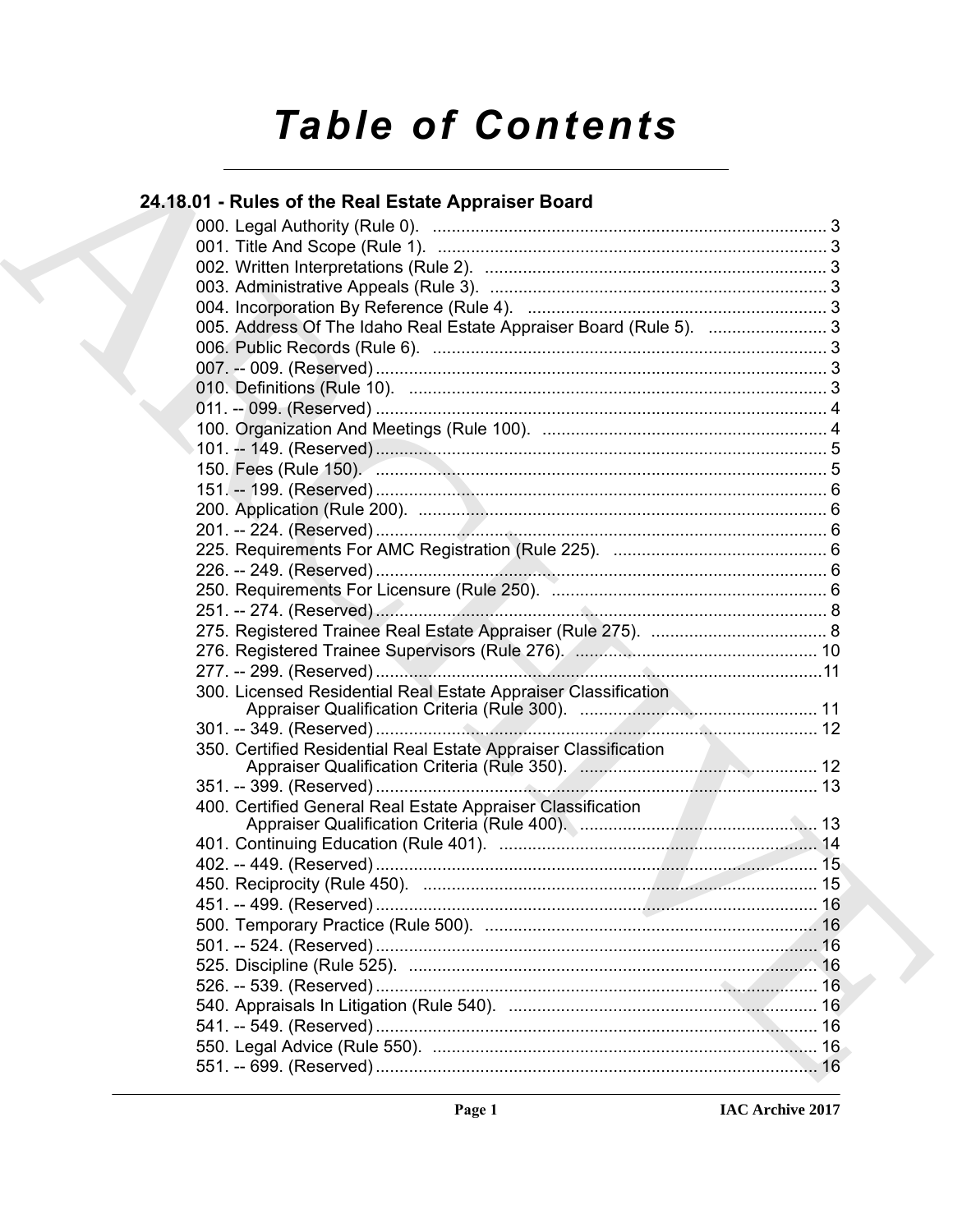|  | --------- 1 |  |
|--|-------------|--|
|  |             |  |
|  |             |  |
|  |             |  |
|  |             |  |
|  |             |  |
|  |             |  |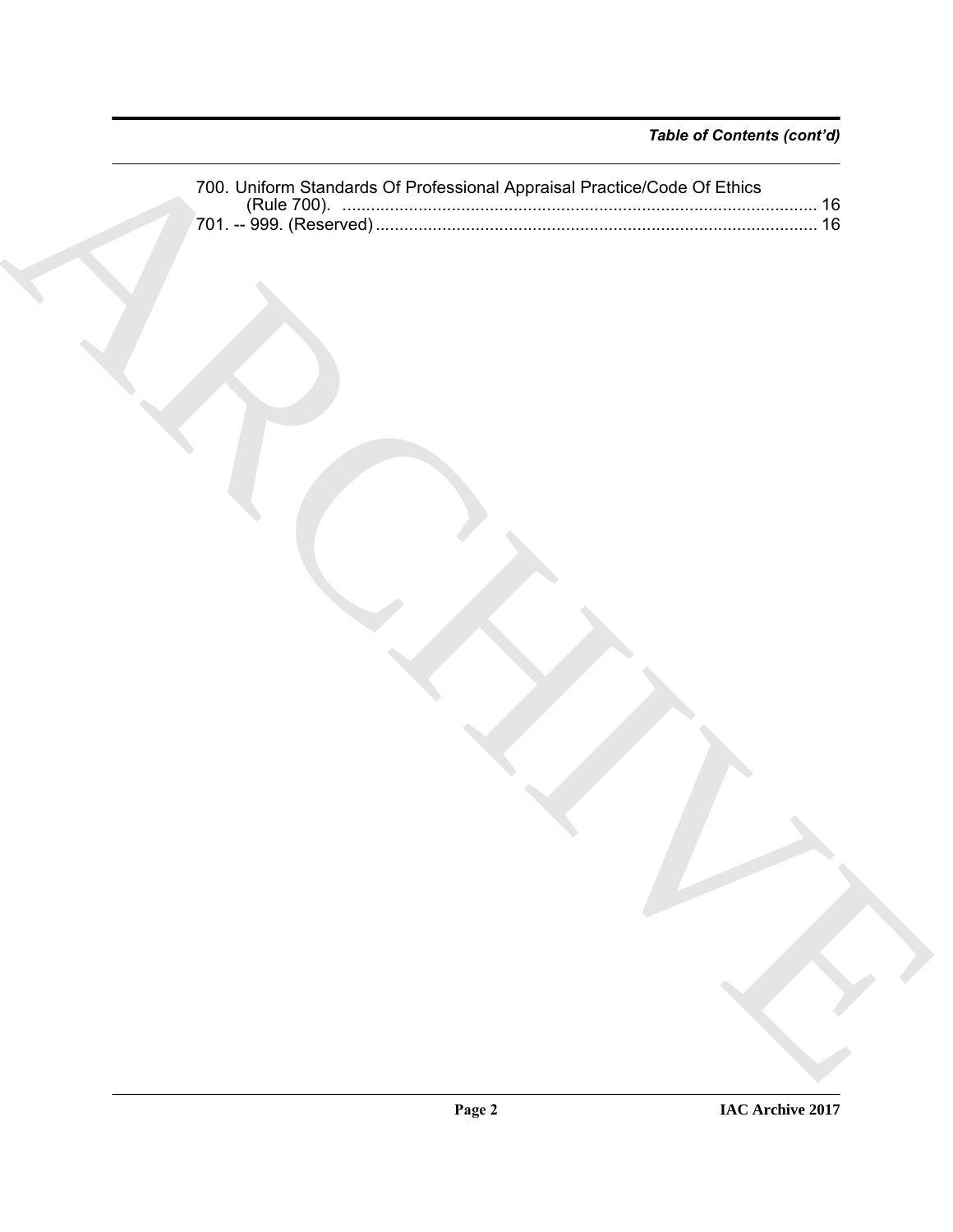### **IDAPA 24 TITLE 18 CHAPTER 01**

### **24.18.01 - RULES OF THE REAL ESTATE APPRAISER BOARD**

### <span id="page-2-1"></span><span id="page-2-0"></span>**000. LEGAL AUTHORITY (RULE 0).**

These rules are hereby prescribed and established pursuant to the authority vested in the Real Estate Appraiser Board by the provisions of Section 54-4106, Idaho Code. (7-1-93)

### <span id="page-2-2"></span>**001. TITLE AND SCOPE (RULE 1).**

These rules shall be cited as IDAPA 24.18.01, "Rules of the Real Estate Appraiser Board." (7-1-97)

### <span id="page-2-3"></span>**002. WRITTEN INTERPRETATIONS (RULE 2).**

The board may have written statements that pertain to the interpretation of the rules of this chapter. Such interpretations, if any, are available for public inspection and copying at cost in the main office of the Bureau of Occupational Licenses. (3-13-02) Occupational Licenses.

### <span id="page-2-4"></span>**003. ADMINISTRATIVE APPEALS (RULE 3).**

Administrative appeals shall be governed by the Administrative Procedure Act, Title 67, Chapter 52, Idaho Code. (3-13-02)

<span id="page-2-15"></span><span id="page-2-5"></span>**004. INCORPORATION BY REFERENCE (RULE 4).**

The document titled "Uniform Standards of Professional Appraisal Practice (USPAP)," 2016-2017 Edition, excluding standards 7, 8, 9, and 10, published by the Appraisal Foundation and effective January 1, 2016, as referenced in Subsection 700, is herein incorporated by reference and is available for review at the Board's office and may be purchased from the Appraisal Foundation, Distribution Center, P. O. Box 381, Annapolis Junction, MD 20701-0381.  $(4-1-16)T$ 

### <span id="page-2-6"></span>**005. ADDRESS OF THE IDAHO REAL ESTATE APPRAISER BOARD (RULE 5).**

**24.16.61 - RULES OF THE REAL ESTATE APPRAISER BOARD<br>
1991.** LEGAL ALTITORITY (BULLE B),<br>
1991. THE ANS SCOPE (BEELD, the Property and Partners of the anily vented in the Real Listae Apparent Doral<br>
1991. THE ANS SCOPE (B The office of the Real Estate Appraiser Board is located within the Bureau of Occupational Licenses, 700 W. State Street, Boise, Idaho 83702. The Bureau is open between the hours of 8:00 a.m. and 5:00 p.m. each day except Saturdays, Sundays and holidays. The telephone number of the Board is (208) 334-3233. The Board's fax number is (208)  $334-3945$ . The Board's e-mail address is rea@ibol.idaho.gov. The Board's official website is http://<br>www.ibol.idaho.gov. (3-29-10) www.ibol.idaho.gov.

### <span id="page-2-7"></span>**006. PUBLIC RECORDS (RULE 6).**

The records associated with the Real Estate Appraiser Board are subject to the provisions of the Idaho Public Records Act, Title 74, Chapter 1, Idaho Code. (3-13-02) Act, Title 74, Chapter 1, Idaho Code.

### <span id="page-2-8"></span>**007. -- 009. (RESERVED)**

### <span id="page-2-10"></span><span id="page-2-9"></span>**010. DEFINITIONS (RULE 10).**

The definitions numbered one through sixteen (1-16), appearing at Section 54-4104, Idaho Code are incorporated herein by reference as if set forth in full. (3-29-10) herein by reference as if set forth in full.

<span id="page-2-11"></span>**01. Accredited**. Accredited by the Commission on Colleges, a regional or national accreditation on, or by an accrediting agency that is recognized by the U.S. Secretary of Education. (3-20-14) association, or by an accrediting agency that is recognized by the U.S. Secretary of Education.

<span id="page-2-12"></span>**02. Advisory Committee**. A committee of state certified or licensed real estate appraisers appointed by the board to provide technical assistance relating to real estate appraisal standards and real estate appraiser experience, education and examination requirements that are appropriate for each classification of state certified or licensed real estate appraiser. (7-1-93) licensed real estate appraiser.

**Appraisal Foundation**. The Appraisal Foundation means the Appraisal Foundation established on 87, as a not-for-profit corporation under the laws of Illinois. (7-1-97) November 30, 1987, as a not-for-profit corporation under the laws of Illinois.

<span id="page-2-14"></span><span id="page-2-13"></span>**04. Appraiser Qualifications Board**. Appraiser Qualifications Board of the Appraisal Foundation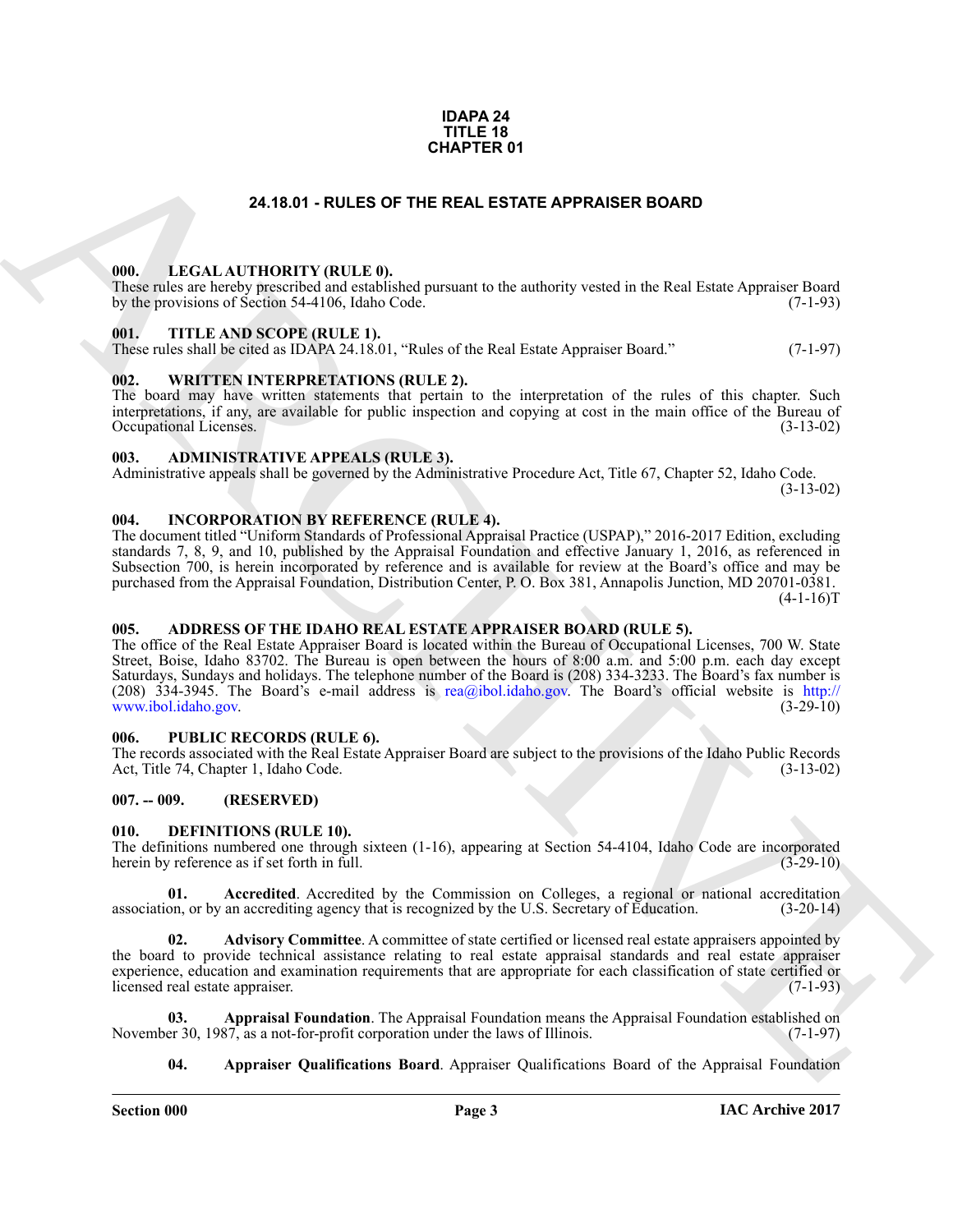establishes the qualifications criteria for licensing, certification and recertification of appraisers. (7-1-97)

<span id="page-3-3"></span>**05. Appraisal Standards Board**. The Appraisal Standards Board of the Appraisal Foundation develops, publishes, interprets and amends the Uniform Standards of Professional Appraisal Practice (USPAP) on behalf of appraisers and users of appraisal services. (7-1-97)

<span id="page-3-4"></span>**06.** Bureau. The Bureau means the Bureau of Occupational Licenses, as prescribed in Sections 54-<br>a) and 67-2601. Idaho Code. (3-13-02)  $4106(2)(a)$  and  $67-2601$ , Idaho Code.

<span id="page-3-5"></span>**07.** Chief. The Bureau Chief of the Bureau of Occupational Licenses as established by Section 67-<br>(7-1-93) 2602, Idaho Code.

<span id="page-3-7"></span><span id="page-3-6"></span>**08.** Classroom Hour. Fifty (50) minutes out of each sixty (60) minute hour in a setting which may classroom. conference/seminar, on-line or a virtual classroom. include a classroom, conference/seminar, on-line or a virtual classroom.

Branches of Occupational Licenses<br>
Since of the Real Easte Appearance Road<br>
Since the Real Association and the terms continent to the main terms in the continent of the symmetric and<br>
Figure 18.<br>
Figure 18. Appearance Sin **09. Field Real Estate Appraisal Experience**. Personal inspections of real property, assembly and analysis of relevant facts, and by the use of reason and the exercise of judgment, formation of objective opinions as to the market or other value of such properties or interests therein and preparation of written appraisal reports or other memoranda showing data, reasoning, and conclusion. Professional responsibility for the valuation function is essential. (4-6-05) essential. (4-6-05)

<span id="page-3-8"></span>**10. FIRREA**. Title XI, Financial Institutions Reform, Recovery and Enforcement Act of 1989, as amended, was designed to ensure that more reliable appraisals are rendered in connection with federally related transactions.  $(3-20-14)$ 

<span id="page-3-9"></span>**11. Real Estate**. In addition to the previous definition in Section 54-4104(11), Idaho Code, will also identified parcel or tract of land, including improvements, if any. (3-29-10) mean an identified parcel or tract of land, including improvements, if any.

<span id="page-3-10"></span>**12. Real Property**. In addition to the previous definition in Section 54-4104(11), Idaho Code, will also e or more defined interests, benefits, or rights inherent in the ownership of real estate. (3-29-10) mean one or more defined interests, benefits, or rights inherent in the ownership of real estate.

<span id="page-3-11"></span>**13. Residential Unit**. Real estate with a current highest and best use of a residential nature. A al unit includes a kitchen and a bathroom. (3-29-10) residential unit includes a kitchen and a bathroom.

<span id="page-3-12"></span>**14. Uniform Standards of Professional Appraisal Practice or USPAP**. Those uniform standards adopted by the Appraisal Foundation's Appraisal Standards Board. These standards may be altered, amended, interpreted, supplemented, or repealed by the Appraisal Standards Board (ASB) from time to time. (3-13-02)

<span id="page-3-13"></span>**15. USPAP Course**. For the purposes of licensure and license renewal, any reference to the approved USPAP course shall mean the National USPAP Course provided by Appraisal Qualifications Board Certified USPAP<br>Instructors and Educational Providers. (4-6-05) Instructors and Educational Providers.

<span id="page-3-2"></span>**16. Appraisal Management Company or AMC**. Appraisal Management Company or AMC means a natural person or organization that meets the definition in Section 54-4122, Idaho Code, and is registered under the Idaho Appraisal Management Company Registration and Regulation Act. (3-24-17) Idaho Appraisal Management Company Registration and Regulation Act.

### <span id="page-3-0"></span>**011. -- 099. (RESERVED)**

### <span id="page-3-14"></span><span id="page-3-1"></span>**100. ORGANIZATION AND MEETINGS (RULE 100).**

<span id="page-3-15"></span>**01. Board Name**. In accordance with Idaho statutes, the name of this Board shall be the Idaho Real Estate Appraiser Board, hereafter called the Board. Whenever reference is made to "Law," the same shall refer to the laws of the state of Idaho.

<span id="page-3-16"></span>**02. Organization of Board**. At the first meeting of each year, the Board shall organize and elect from its members a Chairman and Vice Chairman who shall assume the duties of their respective offices immediately upon such selection. (3-13-02) such selection.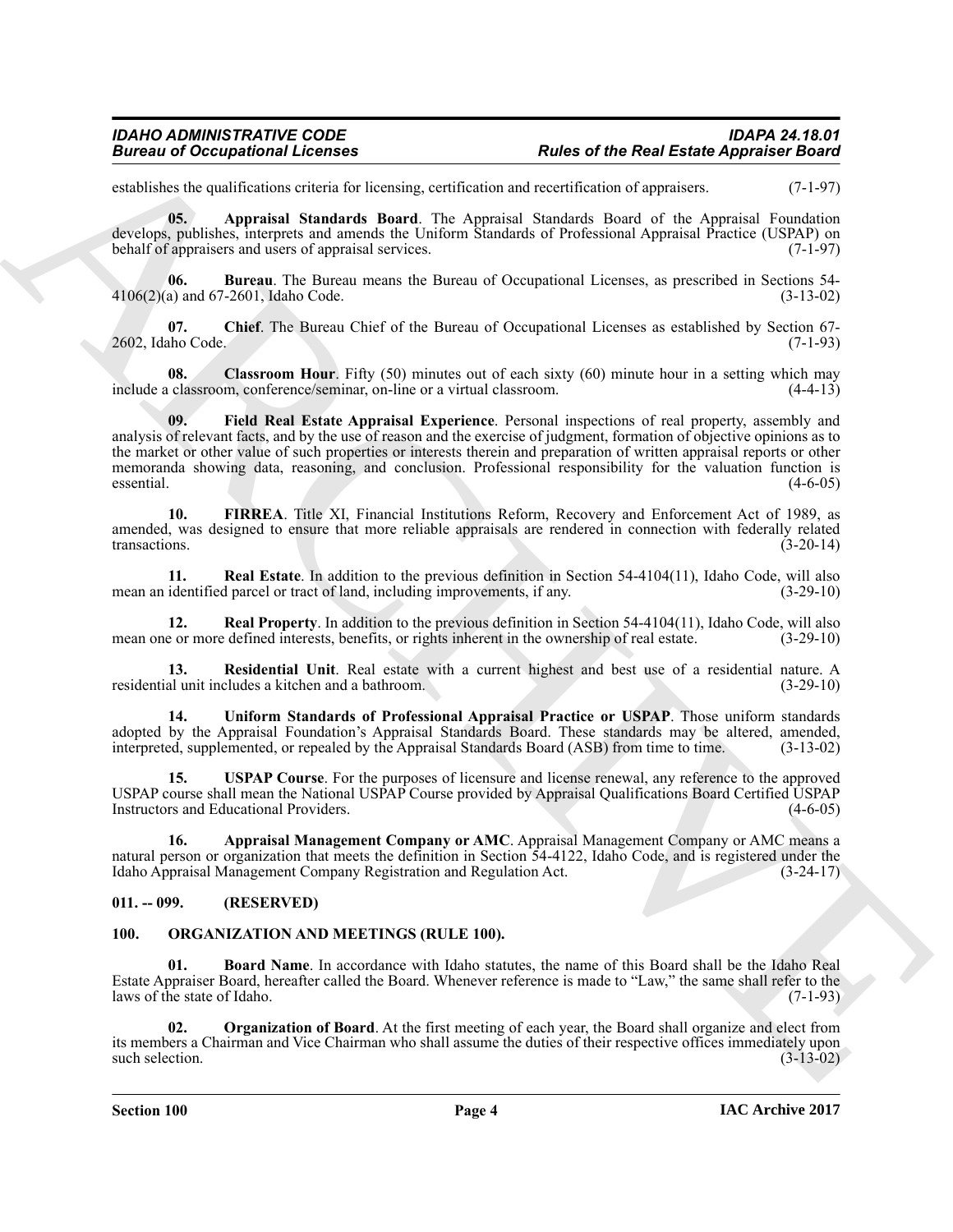### <span id="page-4-17"></span>**03. Board Members and Duties**. (7-1-93)

**a.** Chairman - The Chairman shall be a voting member of the Board, and when present preside at all meetings, appoint with the consent of the Board all committees, and shall otherwise perform all duties pertaining to the office of Chairman. The Chairman shall be an ex-officio member of all committees. (7-1-93)

**b.** Vice-Chairman - The Vice Chairman shall, in the absence or incapacity of the Chairman, exercise the duties and possess all the powers of the Chairman. (7-1-93)

<span id="page-4-18"></span>**04. Meetings**. The Board shall meet at least four (4) times annually and at such other times as if by the Board or its chairman. (7-1-93) requested by the Board or its chairman.

<span id="page-4-19"></span>**05. Quorum**. A quorum shall be three (3) board members. A majority vote of the quorum present shall be considered the action of the Board as a whole. (4-11-06)

### <span id="page-4-0"></span>**101. -- 149. (RESERVED)**

### <span id="page-4-2"></span><span id="page-4-1"></span>**150. FEES (RULE 150).**

Fees are established in accord with Sections 54-4113, 54-4124 and 54-4134, Idaho Code, as follows: (3-24-17)

<span id="page-4-4"></span>**01. Application**. Application fee for License and Registration - two hundred fifty dollars (\$250).  $(3-24-17)$ 

<span id="page-4-12"></span><span id="page-4-11"></span>

| 02. |  | <b>Original License.</b> Original License - one hundred forty dollars (\$140 <sup>*</sup> ). |  |  |  | $(3-21-12)$ |  |
|-----|--|----------------------------------------------------------------------------------------------|--|--|--|-------------|--|
|-----|--|----------------------------------------------------------------------------------------------|--|--|--|-------------|--|

**03.** Original AMC Registration. Original Registration – One thousand two hundred dollars (\$1,200)\*\*. (3-24-17)  $(3-24-17)$ 

<span id="page-4-10"></span><span id="page-4-3"></span>**04. License Renewal**. License renewal - three hundred sixty-five dollars (\$365\*). (3-21-12)

**05. AMC Registration Renewal**. Registration renewal – One thousand two hundred dollars (\$1,200)\*\*. (3-24-17)  $(3-24-17)$ 

<span id="page-4-14"></span>**06. Reinstatement**. Reinstatement fee is as provided in Section 67-2614, Idaho Code. (3-24-16)

<span id="page-4-5"></span>**07. Application for Reciprocity**. Application for reciprocity - two hundred fifty dollars (\$250\*).  $(3-30-01)$ 

<span id="page-4-13"></span>**08. Original License Via Reciprocity**. Original License via reciprocity - one hundred dollars (\$100\*). (3-21-12)

<span id="page-4-15"></span>**09. Temporary Permit**. Temporary permit - one hundred dollars (\$100). (7-1-93)

<span id="page-4-16"></span><span id="page-4-7"></span>**10. Trainee Registration Fee**. Trainee registration fee - fifty dollars (\$50). (3-13-02)

**Euroso of Occupations I. Form and Duties.**<br> **Rules of the Real Eastes Applement** Consideration of the Sand, and Archives (7.1-23)<br> **B. B. Constant Duties Constant Duties and Archives and Archives and Archives (7.1-23 11. Examination and Reexamination Fees**. Examination and Reexamination fees will be calculated based on the actual cost of the examination. Successful applicants will be notified of the fees at the time they are scheduled for examination.

**12. Continuing Education Provider Application Fee**. Continuing Education Provider Application fee - one hundred dollars (\$100).  $(3-21-12)$ 

<span id="page-4-9"></span><span id="page-4-8"></span><span id="page-4-6"></span>**13. Fees are Non-Refundable**. Fees are non-refundable. (7-1-93)

**14. Fees Followed By One Asterisk (\*) Means**. Proposed fees for these categories marked with an asterisk (\*) include forty dollars (\$40) to be submitted by the state to the federal government. Title XI, Section 1109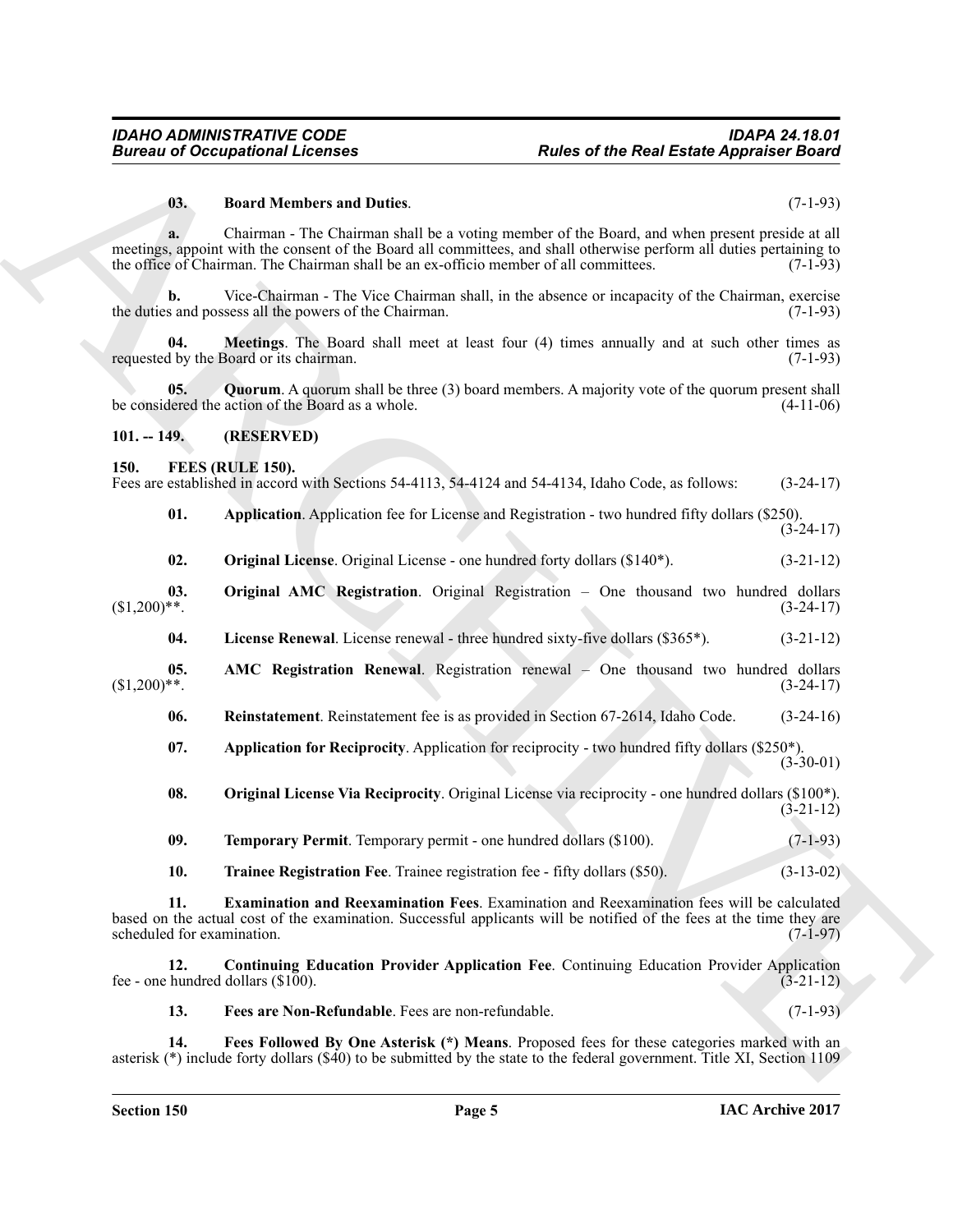### *IDAHO ADMINISTRATIVE CODE IDAPA 24.18.01* **Rules of the Real Estate Appraiser Board**

<span id="page-5-13"></span>of the FIRREA as amended requires each state to submit a roster listing of state licensed appraisers to the Appraisal Subcommittee of the Federal Financial Institutions Examination Council "no less than annually." The state is also required to collect from such individuals who perform appraisals in federally related transactions an annual registry fee of "not more than eighty-five dollars (\$85)," such fees to be transmitted by the state to the federal government on an annual basis. This fee is subject to change by the Appraisal Subcommittee. (3-21-12)

**Example 20** Conception of Conception Conception of the Real Example 20 Conception of the Real Example 20 Conception of the Conception of the Conception of the Conception of the Conception of the Conception of the Concept **15. Fees Followed By Two Asterisks (\*\*) Means**. The fees for the categories marked with two (2) asterisks (\*\*) include up to fifty dollars (\$50) as determined by the Appraisal Subcommittee multiplied by the number of appraisers working for or contracting with an AMC to be submitted by the state to the federal government. Title XI, Section 1109 of the FIRREA as amended requires each state to submit a roster listing registered AMC's to the Appraisal Subcommittee of the Federal Financial Institutions Examination Council "no less than annually."

 $(3-24-17)$ 

### <span id="page-5-0"></span>**151. -- 199. (RESERVED)**

### <span id="page-5-6"></span><span id="page-5-1"></span>**200. APPLICATION (RULE 200).**

<span id="page-5-9"></span>Appraiser License Application. Any person desiring to apply for licensure must submit a completed application with required supporting documents and appropriate fees to the Bureau at its official address. After the qualifications have been reviewed, verified and approved by the Board, the applicant will receive the pre-<br>approved examination card and must submit the appropriate fees to the examining entity. (3-24-17) approved examination card and must submit the appropriate fees to the examining entity.

<span id="page-5-10"></span>**02. Eligibility for Examination**. The qualified applicant will be sent notification on how to register for the examination subsequent to the determination of eligibility based on documentation that the applicant has met the required education and experience requirements. (3-21-12)

<span id="page-5-12"></span>**03. Trainee Registration Application**. Any person desiring registration as a trainee must submit a completed application with required supporting documents and appropriate fees to the Bureau at its official address. Completed applications must be received by the Bureau at least thirty (30) days prior to the next scheduled Board meeting in order to be reviewed by the Board. (3-13-02) meeting in order to be reviewed by the Board.

<span id="page-5-7"></span>**AMC Registration Application**. Any person or organization desiring registration as an AMC must submit a completed application with required supporting documents and appropriate fees to the Bureau at its official address. (3-24-17) address.  $(3-24-17)$ 

<span id="page-5-8"></span>**05. Application Deadline Date**. Completed applications must be received by the Bureau at least thirty (30) days prior to the next scheduled Board meeting in order to be reviewed by the Board. Applications received less than thirty (30) days in advance may be held until a subsequent meeting. (3-24-17) than thirty  $(30)$  days in advance may be held until a subsequent meeting.

<span id="page-5-11"></span>**06. Lack of Activity**. If an applicant fails to respond to a Board request or an application has lacked activity for twelve (12) consecutive months, the application on file with the Board will be deemed denied and will be terminated upon thirty (30) days written notice, unless good cause is established to the Board. (3-29-10)

### <span id="page-5-2"></span>**201. -- 224. (RESERVED)**

### <span id="page-5-14"></span><span id="page-5-3"></span>**225. REQUIREMENTS FOR AMC REGISTRATION (RULE 225).**

All applicants for registration as an AMC shall file an application as provided in these rules and shall meet all qualifications and requirements as provided in Sections 54-4122, 54-4124 and 54-4126, Idaho Code, necessary for registration. (3-24-17)

### <span id="page-5-4"></span>**226. -- 249. (RESERVED)**

### <span id="page-5-15"></span><span id="page-5-5"></span>**250. REQUIREMENTS FOR LICENSURE (RULE 250).**

All applicants for licensure in any real estate appraiser classification must comply with the following education, experience and examination requirements in addition to meeting those requirements set forth in Sections 275, 300,  $350$ , and  $400$  below.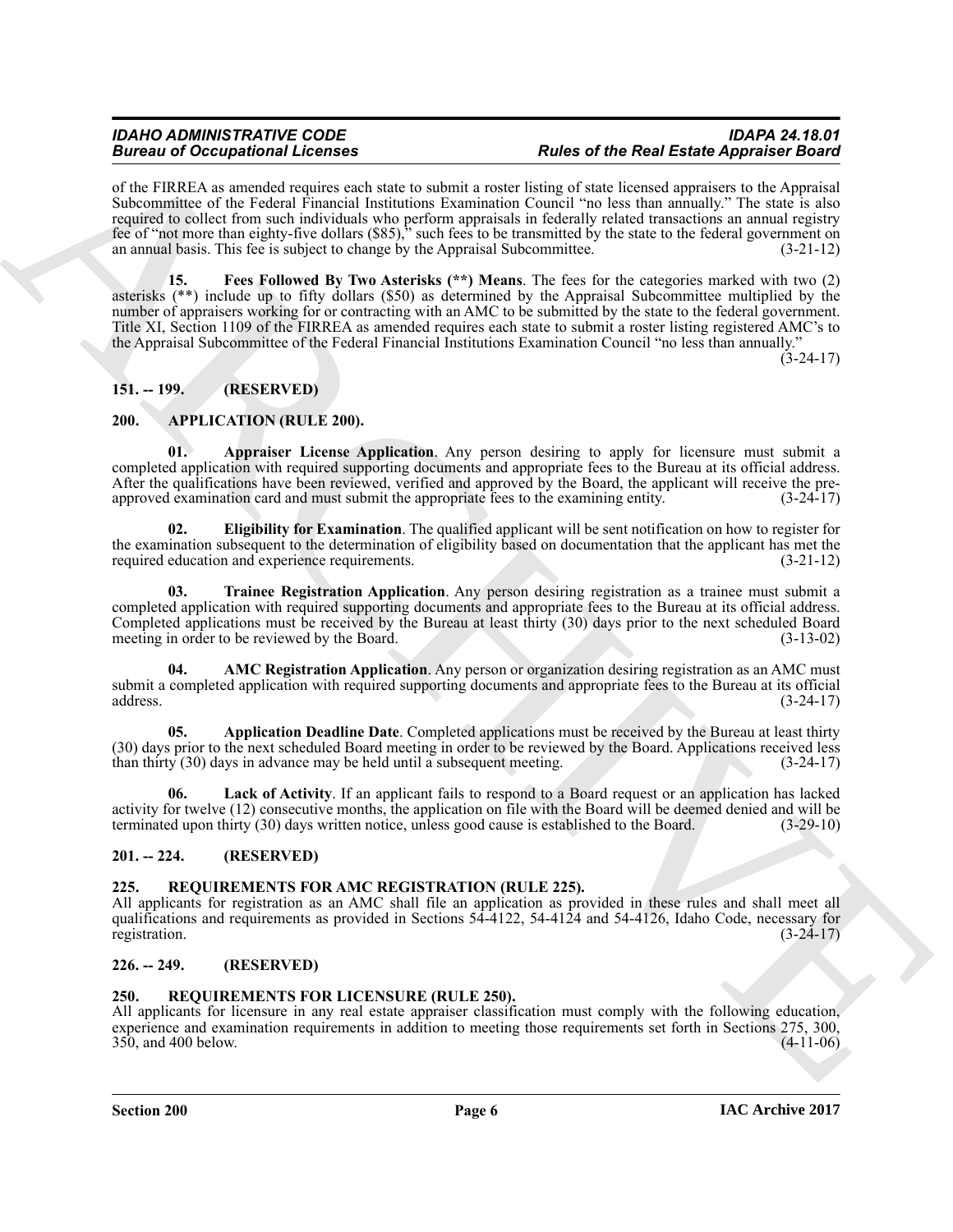<span id="page-6-0"></span>**01. Education**. Classroom hours will be credited only for courses with content that follows the Core Curriculum as outlined by the Appraisal Oualification Board. (3-20-14) Required Core Curriculum as outlined by the Appraisal Qualification Board.

Bureau of Cocagonism Licenses<br>
Request Controlling Licenses and Because Representations and the Result of the Result September Controlling in<br>
Request Controlling in Section 1998, the system of the Controlling Internation **a.** Credit toward the classroom hour requirement may only be granted where the length of the educational offering is at least fifteen (15) hours, and the individual successfully completes a closed-book examination pertinent to the educational offering. In addition, distance education courses intended for use as qualifying education must include a written, closed-book final examination - proctored by an official approved by the college or university or by the sponsoring organization. The term "written" as used herein refers to an exam that might be written on paper or administered electronically on a computer workstation or other device. Oral exams are not acceptable. The testing must be in compliance with the examination requirements of this section. (3-20-14)

| Credit for the classroom hour requirement may be obtained from the following: | $(7-1-97)$ |
|-------------------------------------------------------------------------------|------------|
| Colleges or Universities.                                                     | $(7-1-97)$ |

| $\cdot \cdot$<br>11. | Community or Junior Colleges. | $(7-1-97)$ |
|----------------------|-------------------------------|------------|
|                      |                               |            |

iii. Courses approved by the Appraisal Qualifications Board. (4-2-08)

- iv. State or Federal Agencies or Commissions. (7-1-97)
- v. Other providers approved by the Board. (7-1-97)

**c.** Only those courses completed preceding the date of application will be accepted for meeting nal requirements. (3-18-99) educational requirements.

**d.** Course credits that are obtained from the course provider by challenge examination without the course will not be accepted. (4-11-06) attending the course will not be accepted.

**e.** Credit toward education requirements may be obtained through completion of a degree in Real Estate from:  $(3-20-14)$ Estate from:  $(3-20-14)$ 

An accredited degree-granting college or university that has been approved by the Association to Advance Collegiate Schools of Business; or (3-20-14)

ii. A regional or national accreditation agency that is recognized by the U.S. Secretary of Education se curriculum has been reviewed and approved by the Appraiser Oualifications Board. (3-20-14) and whose curriculum has been reviewed and approved by the Appraiser Qualifications Board.

Applicants with a college degree from a foreign country may have their education evaluated for  $(1)$  of the following:  $(3-20-14)$ equivalency by one  $(1)$  of the following:

i. An accredited, degree-granting domestic college or university; (3-20-14)

ii. The American Association of Collegiate Registrars and Admissions Officers (AACRAO);

 $(3-20-14)$ 

iii. A foreign degree credential evaluation services company that is a member of the National ion of Credential Evaluation Services (NACES); or (3-20-14) Association of Credential Evaluation Services (NACES); or

iv. A foreign degree credential evaluation service company that provides equivalency evaluation reports accepted by an accredited degree-granting domestic college or university or by a state licensing board that issues credentials in another discipline. (3-20-14)

<span id="page-6-1"></span>

| 02. | Experience.                                                                      | $(7-1-97)$  |
|-----|----------------------------------------------------------------------------------|-------------|
|     | The work product claimed for experience credit must be in conformity with USPAP. | $(3-21-12)$ |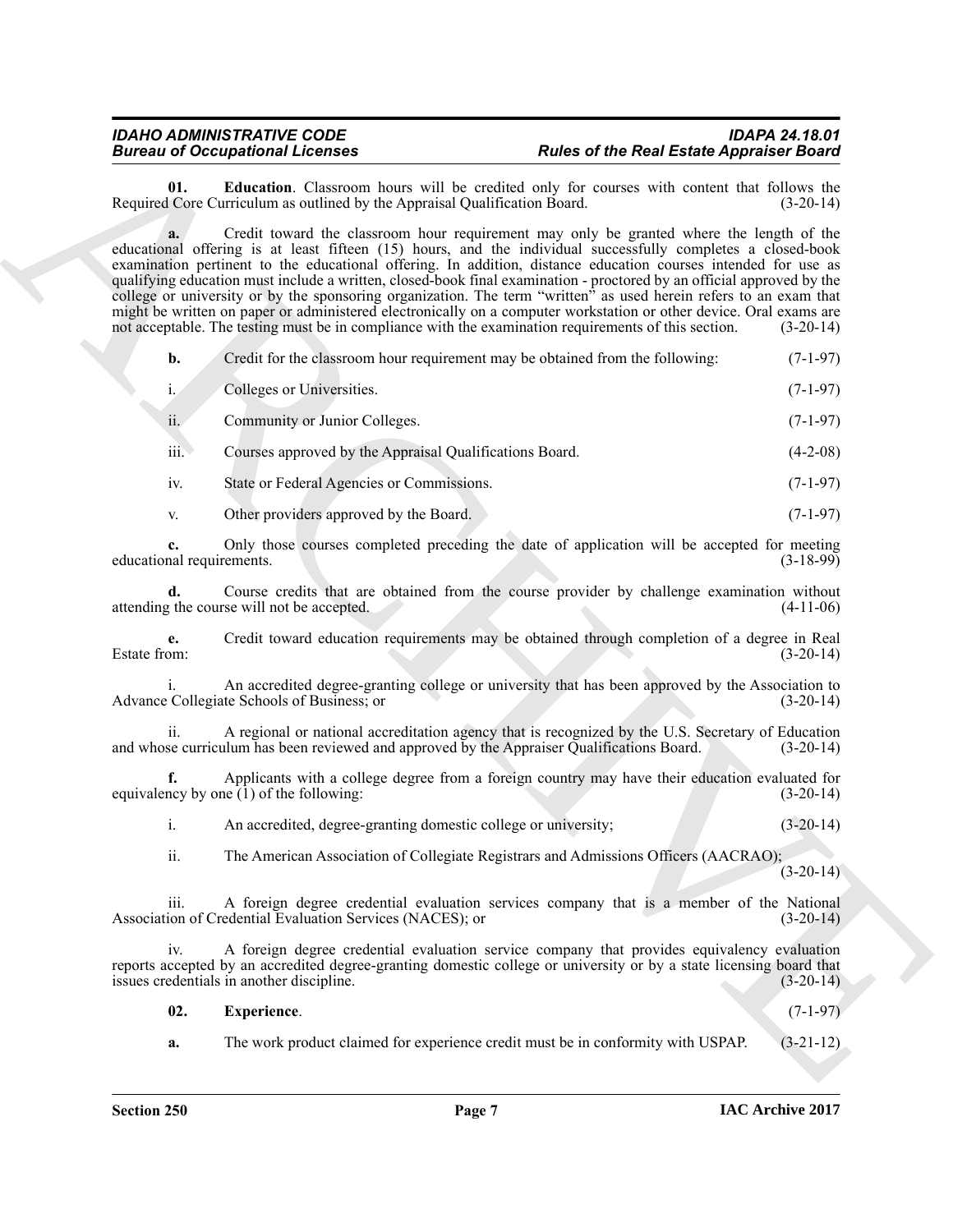|                             | <b>Bureau of Occupational Licenses</b>               | <b>Rules of the Real Estate Appraiser Board</b>                                                                                                                                                                                                                                                                                             |             |
|-----------------------------|------------------------------------------------------|---------------------------------------------------------------------------------------------------------------------------------------------------------------------------------------------------------------------------------------------------------------------------------------------------------------------------------------------|-------------|
| b.                          |                                                      | All appraisal experience must be obtained as a registered trainee or as a licensed appraiser.                                                                                                                                                                                                                                               | $(4-11-06)$ |
| considered for evaluation.  |                                                      | Only experience gained during the five (5) years immediately preceding application will be                                                                                                                                                                                                                                                  | $(4-11-06)$ |
|                             |                                                      | Acceptable non field appraisal experience includes, but is not limited to the following: Fee and<br>Staff appraisal analysis, ad valorem tax appraisal, condemnation appraisal, technical review appraisal, appraisal<br>analysis, review appraisal, real estate counseling, highest and best use analysis, and feasibility analysis/study. | $(4-11-06)$ |
| e.                          |                                                      | Each applicant applying for licensure must verify completion of the required experience via<br>affidavit, under oath subject to penalty of perjury, and notarized on a form provided by the Board.                                                                                                                                          | $(4-11-06)$ |
| must include the following: |                                                      | The Board requires submission of a log that details hours claimed for experience credit. The log                                                                                                                                                                                                                                            | $(3-29-10)$ |
| (1)                         | Type of property;                                    |                                                                                                                                                                                                                                                                                                                                             | $(3-29-10)$ |
| (2)                         | Address of the property;                             |                                                                                                                                                                                                                                                                                                                                             | $(3-29-10)$ |
| (3)                         | Report date;                                         |                                                                                                                                                                                                                                                                                                                                             | $(3-29-10)$ |
| (4)                         | Description of work performed;                       |                                                                                                                                                                                                                                                                                                                                             | $(3-29-10)$ |
| (5)                         | Number of work hours;                                |                                                                                                                                                                                                                                                                                                                                             | $(3-29-10)$ |
| (6)                         | Complexity;                                          |                                                                                                                                                                                                                                                                                                                                             | $(3-29-10)$ |
| (7)                         | Approaches to value;                                 |                                                                                                                                                                                                                                                                                                                                             | $(3-29-10)$ |
| (8)                         | Appraised value;                                     |                                                                                                                                                                                                                                                                                                                                             | $(3-29-10)$ |
| (9)                         | Scope of supervising appraiser's review; and         |                                                                                                                                                                                                                                                                                                                                             | $(3-29-10)$ |
| (10)                        | Supervision.                                         |                                                                                                                                                                                                                                                                                                                                             | $(3-29-10)$ |
| ii.                         |                                                      | The Board reserves the right to contact an employer for confirmation of length and extent of<br>experience claimed. This may require an employer to submit appraisal reports and/or an affidavit.                                                                                                                                           | $(7-1-97)$  |
| <i>iii.</i>                 | applicant's claim for experience credit.             | The Board may request submission of written reports or file memoranda that substantiate an                                                                                                                                                                                                                                                  | $(4-11-06)$ |
| f.                          | Experience in order to receive experience credit.    | Ad valorem tax appraisers must demonstrate the use of techniques to value properties similar to<br>those used by appraisers and effectively use the process as defined in Subsection 010.09, Field Real Estate Appraisal                                                                                                                    | $(3-20-14)$ |
| 03.                         |                                                      | <b>Examination</b> . Successful completion of an examination appropriate to the license classification<br>being applied for and approved by the Board pursuant to the guidelines of the Appraisal Qualifications Board.                                                                                                                     | $(4-11-06)$ |
| $251. - 274.$               | (RESERVED)                                           |                                                                                                                                                                                                                                                                                                                                             |             |
| 275.                        | REGISTERED TRAINEE REAL ESTATE APPRAISER (RULE 275). |                                                                                                                                                                                                                                                                                                                                             |             |
| 01.                         |                                                      | <b>Qualification</b> . Each applicant for registration as an appraiser trainee must meet the following                                                                                                                                                                                                                                      | $(4-11-06)$ |

### <span id="page-7-4"></span><span id="page-7-0"></span>**251. -- 274. (RESERVED)**

### <span id="page-7-3"></span><span id="page-7-2"></span><span id="page-7-1"></span>**275. REGISTERED TRAINEE REAL ESTATE APPRAISER (RULE 275).**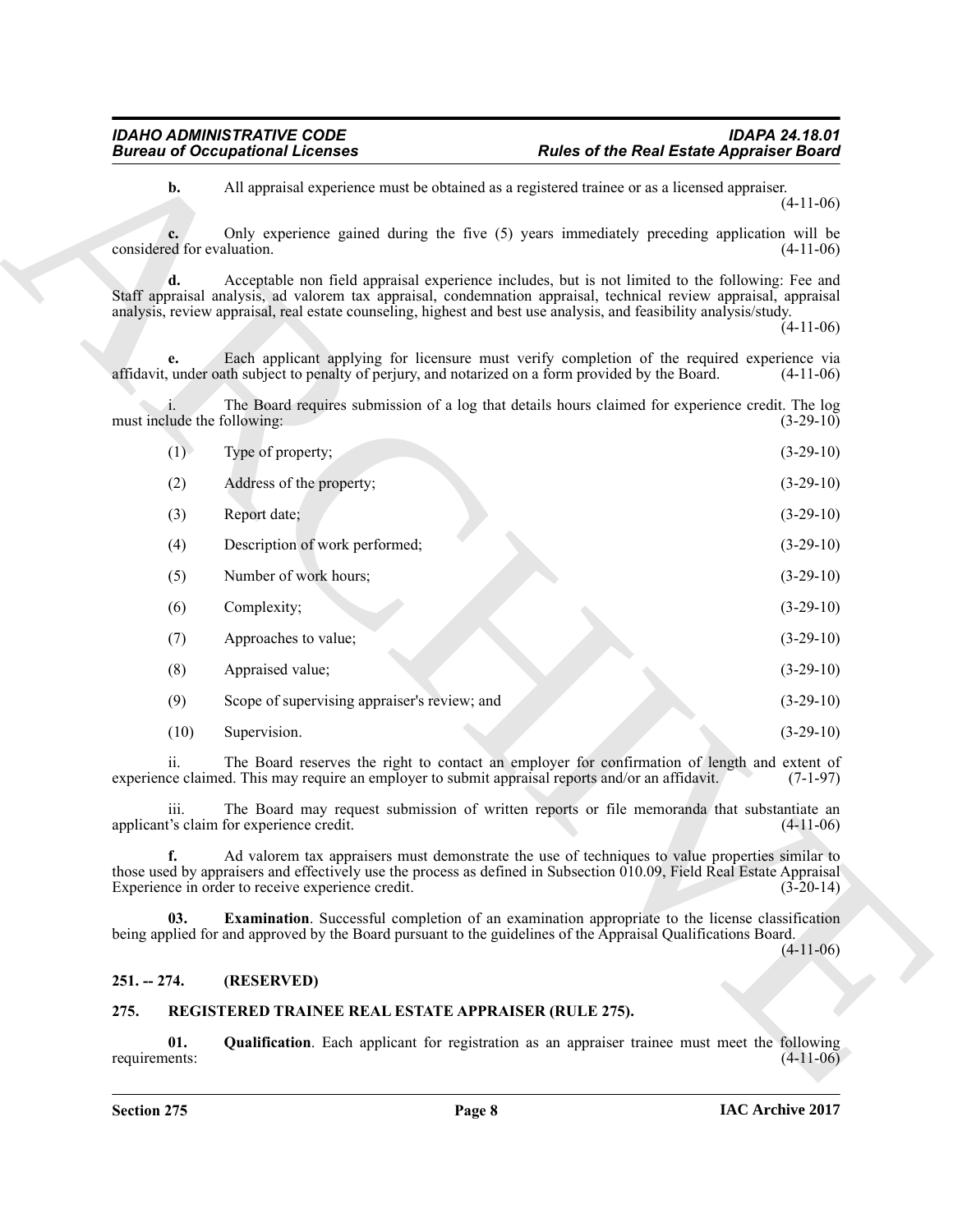<span id="page-8-1"></span><span id="page-8-0"></span>

|                                    | <b>Bureau of Occupational Licenses</b>                                                           | <b>Rules of the Real Estate Appraiser Board</b>                                                                                                                                                                                                                                                                                               |             |
|------------------------------------|--------------------------------------------------------------------------------------------------|-----------------------------------------------------------------------------------------------------------------------------------------------------------------------------------------------------------------------------------------------------------------------------------------------------------------------------------------------|-------------|
| a.<br>estate appraisal as follows: |                                                                                                  | Education. Within the five-year period preceding application, all applicants for registration as a<br>trainee must document completion of at least seventy-five (75) classroom hours of courses in subjects related to real                                                                                                                   | $(3-20-14)$ |
| Practice; and                      |                                                                                                  | Basic Appraisal Principles - not less than thirty (30) hours specifically including Real Property<br>Concepts and Characteristics, Legal Considerations, Influences on Real Estate Values, Types of Value, Economic<br>Principles, Overview of Real Estate Markets and Analysis, and Ethics and How They Apply in Appraisal Theory and        | $(4-11-06)$ |
| ii.                                |                                                                                                  | Basic Appraisal Procedures - not less than thirty (30) hours specifically including Overview of<br>Approaches to Value, Valuation Procedures, Property Description, and Residential Applications; and                                                                                                                                         | $(4-11-06)$ |
| iii.                               | National USPAP Course - not less than fifteen (15) hours.                                        |                                                                                                                                                                                                                                                                                                                                               | $(4-11-06)$ |
| b.                                 | licensed real estate appraiser who agrees to provide the supervision required by law and rule.   | Experience. All applicants for registration as a trainee must retain and identify at least one (1)                                                                                                                                                                                                                                            | $(3-24-17)$ |
| c.                                 | the prerequisite courses required for registration as a trainee.                                 | Examination. Each trainee applicant shall document successful passage of examinations in each of                                                                                                                                                                                                                                              | $(4-11-06)$ |
| d.                                 | in addition to the education requirements set forth in Section 275.                              | Prior to registration as an appraiser trainee, each trainee applicant must complete a trainee appraiser<br>course that complies with the content requirements established by the Appraisal Qualifications Board. This course is                                                                                                               | $(3-24-17)$ |
| 02.<br><b>USPAP.</b>               |                                                                                                  | Scope and Practice. An Appraiser Trainee shall not be involved in the appraisal of any property<br>that exceeds the lawful scope of practice of the supervising appraiser. The appraiser trainee shall be subject to                                                                                                                          | $(4-11-06)$ |
| a.                                 | supervising appraiser is not registered to more than three $(3)$ trainees at any one $(1)$ time. | Each appraiser trainee is permitted to have more than one (1) supervising appraiser provided a                                                                                                                                                                                                                                                | $(4-11-06)$ |
| b.                                 | shall include no less than the following for each appraisal:                                     | An appraisal log shall be maintained for each supervising appraiser by the appraiser trainee and                                                                                                                                                                                                                                              | $(4-11-06)$ |
| i.                                 | Type of property.                                                                                |                                                                                                                                                                                                                                                                                                                                               | $(4-11-06)$ |
| ii.                                | Date of report.                                                                                  |                                                                                                                                                                                                                                                                                                                                               | $(4-11-06)$ |
| iii.                               | Address of subject property.                                                                     |                                                                                                                                                                                                                                                                                                                                               | $(4-11-06)$ |
| 1V.<br>supervisor.                 |                                                                                                  | Description of work performed by the trainee and the scope of review and supervision of the                                                                                                                                                                                                                                                   | $(4-11-06)$ |
| V.                                 | Number of actual work hours.                                                                     |                                                                                                                                                                                                                                                                                                                                               | $(3-20-14)$ |
| vi.                                | Signature and license number of the supervising appraiser.                                       |                                                                                                                                                                                                                                                                                                                                               | $(4-11-06)$ |
| c.<br>trainee.                     |                                                                                                  | An appraiser trainee shall be entitled to obtain copies of all appraisal reports prepared by the                                                                                                                                                                                                                                              | $(4-11-06)$ |
| 03.                                |                                                                                                  | <b>Continuing Education</b> . Prior to the second renewal and for each continuing education cycle<br>thereafter as provided in Section 275 of this rule, an appraiser trainee shall be required to obtain:                                                                                                                                    | $(3-21-12)$ |
| a.                                 |                                                                                                  | The equivalent of thirty (30) classroom hours of instruction in approved courses or seminars during<br>the twenty-four (24) month period preceding the renewal. Once every twenty-four (24) months, registered appraiser<br>trainees will be required to attend an approved seven-hour USPAP update course or the equivalent. The course must |             |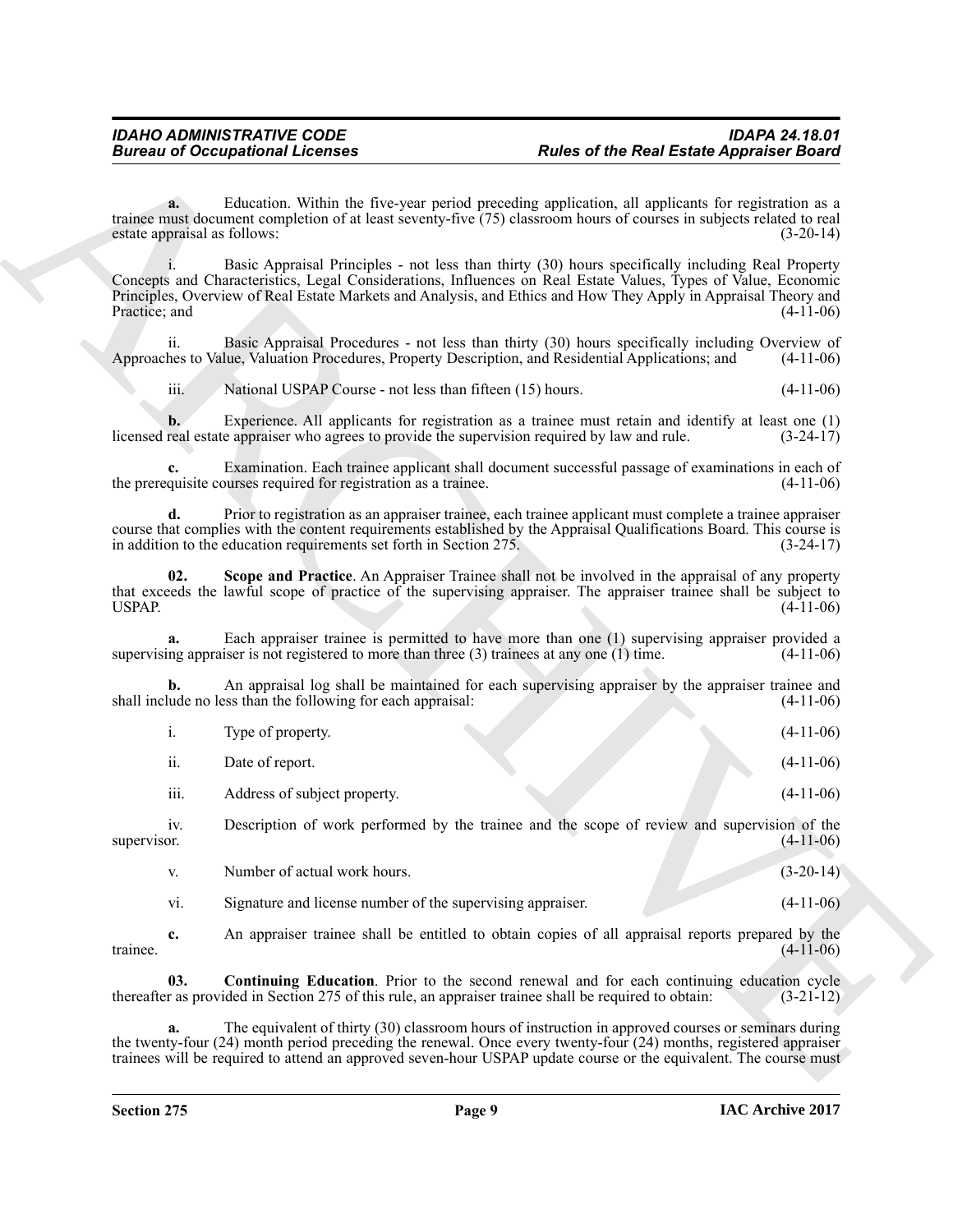### *IDAHO ADMINISTRATIVE CODE IDAPA 24.18.01* **Rules of the Real Estate Appraiser Board**

cover the most recent USPAP edition. (3-21-12)

**b.** All continuing education shall be in compliance with Subsections 401.01 through 401.05. If the licensee completes two (2) or more courses having substantially the same content during any one (1) continuing education cycle, the licensee only will receive continuing education credit for one (1) of the courses. (3-20-14)

**Bureau of Occupations I. Fourte of the Real Easter Appension Easter<br>
Sources to a method (SNN) visites of the SNN Eastern Control of the SNN Eastern Control of the SNN Eastern Control of the SNN Eastern Control of the SN c.** Continuing education credit may also be granted for participation, other than as a student, in appraisal educational processes and programs. Examples of activities for which credit may be granted are teaching, program development, authorship of textbooks, or similar activities that are determined to be equivalent to obtaining continuing education. Credit for educational processes and programs continuing education shall not exceed one-half (1/2) of the total continuing education credits required for a renewal period. (3-20-14)  $(1/2)$  of the total continuing education credits required for a renewal period.

**d.** The purpose of continuing education is to ensure that the appraiser trainee participates in a program trains and increases skill. knowledge and competence in real estate appraising. (4-11-06) that maintains and increases skill, knowledge and competence in real estate appraising.

<span id="page-9-1"></span>**04. Renewal and Reinstatement**. An appraiser trainee shall renew their registration annually as set forth in Section 67-2614, Idaho Code, and may reinstate after expiration as provided in Section 67-2614, Idaho Code. Beginning July 1, 2017, an individual may only be registered as an appraiser trainee for a maximum period of five (5) years, unless approved by the Board for good cause. (3-24-17)

### <span id="page-9-0"></span>**276. REGISTERED TRAINEE SUPERVISORS (RULE 276).**

<span id="page-9-3"></span><span id="page-9-2"></span>

| <b>Registered Trainee Supervisor Requirements.</b> | $(3-24-17)$ |
|----------------------------------------------------|-------------|
|                                                    |             |

| а. | A supervising appraiser shall: |  |  |  | $(3-24-17)$ |
|----|--------------------------------|--|--|--|-------------|
|----|--------------------------------|--|--|--|-------------|

i. Hold a current Idaho license as a Certified Residential Appraiser or as a Certified General Appraiser when supervising a trainee registered in Idaho.

ii. Have held a current and unrestricted license as a Certified Residential Appraiser or a Certified General Appraiser for at least three  $(3)$  years prior to providing supervision; and;

iii. Submit evidence of completion of an approved four-hour (4) continuing education course regarding the role of a supervising appraiser.  $(3-24-17)$ 

iv. Not have been disciplined by the Board or any other state or jurisdiction within the previous four cand  $(4)$  years; and

v. Not supervise more than three (3) appraiser trainees at one time; and (3-24-17)

vi. Be responsible for the training and direct supervision of the appraiser trainee; and (3-24-17)

vii. Accept responsibility for all appraiser trainee appraisal reports by signing and certifying that the in compliance with USPAP; and report is in compliance with USPAP; and

viii. Review and sign all appraiser trainee appraisal report(s); and  $(3-24-17)$ 

ix. Personally inspect each appraised property with the appraiser trainee until the supervising appraiser determines the appraiser trainee is competent in accordance with the Competency Provision of USPAP for the property type. (3-24-17) property type.

An accurate, current and complete appraisal experience log shall be maintained jointly by the iser and the appraiser trainee. The appraisal log shall include: (3-24-17) supervising appraiser and the appraiser trainee. The appraisal log shall include:

|  | Type of property; |  | $(3-24-17)$ |
|--|-------------------|--|-------------|
|--|-------------------|--|-------------|

| $\overline{\mathbf{u}}$ . | Date of report; | $(3-24-17)$ |
|---------------------------|-----------------|-------------|
|                           |                 |             |
|                           |                 |             |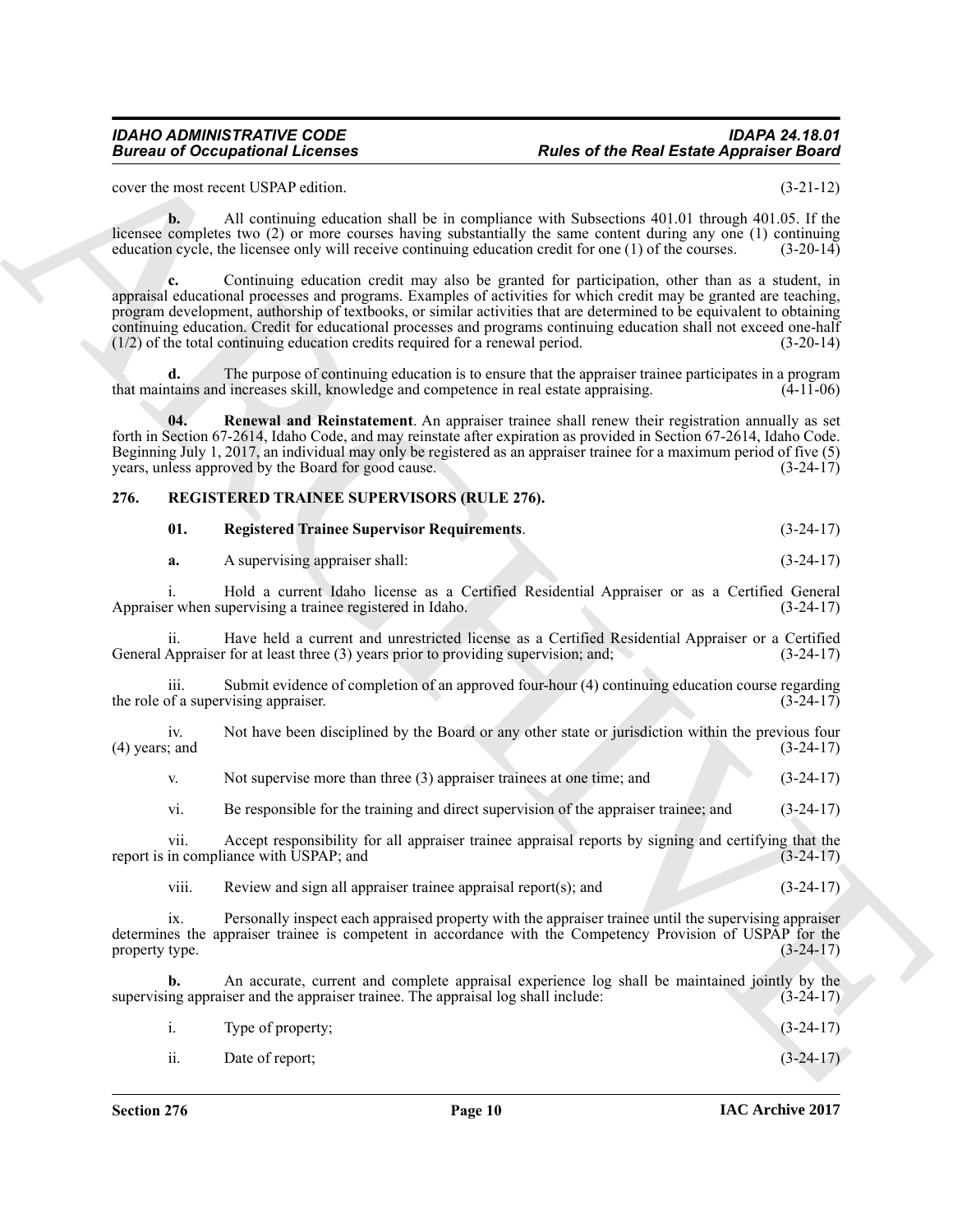| iii.<br>Address of appraised property;<br>IV.<br>the supervising appraiser.<br>Number of actual work hours by the appraiser trainee on the assignment; and<br>V.<br>The signature and license number of the supervising appraiser.<br>vi.                                                                                                                                                                                                                                                                                                                                                                                                                                                                  | $(3-24-17)$<br>Description of work performed by the appraiser trainee and the scope of review and supervision of<br>$(3-24-17)$ |
|------------------------------------------------------------------------------------------------------------------------------------------------------------------------------------------------------------------------------------------------------------------------------------------------------------------------------------------------------------------------------------------------------------------------------------------------------------------------------------------------------------------------------------------------------------------------------------------------------------------------------------------------------------------------------------------------------------|---------------------------------------------------------------------------------------------------------------------------------|
|                                                                                                                                                                                                                                                                                                                                                                                                                                                                                                                                                                                                                                                                                                            |                                                                                                                                 |
|                                                                                                                                                                                                                                                                                                                                                                                                                                                                                                                                                                                                                                                                                                            |                                                                                                                                 |
|                                                                                                                                                                                                                                                                                                                                                                                                                                                                                                                                                                                                                                                                                                            | $(3-24-17)$                                                                                                                     |
|                                                                                                                                                                                                                                                                                                                                                                                                                                                                                                                                                                                                                                                                                                            | $(3-24-17)$                                                                                                                     |
| A supervising appraiser may not continue to supervise if:<br>c.                                                                                                                                                                                                                                                                                                                                                                                                                                                                                                                                                                                                                                            | $(3-24-17)$                                                                                                                     |
| i.<br>The appraiser ceases to meet supervisor requirements; or                                                                                                                                                                                                                                                                                                                                                                                                                                                                                                                                                                                                                                             | $(3-24-17)$                                                                                                                     |
| 11.<br>conditions set by the board.                                                                                                                                                                                                                                                                                                                                                                                                                                                                                                                                                                                                                                                                        | The appraiser is disciplined, unless the board grants a waiver and a waiver may be subject to<br>$(3-24-17)$                    |
| $277. - 299.$<br>(RESERVED)                                                                                                                                                                                                                                                                                                                                                                                                                                                                                                                                                                                                                                                                                |                                                                                                                                 |
| <b>QUALIFICATION CRITERIA (RULE 300).</b><br>The state licensed residential real estate appraiser classification applies to the appraisal of residential real property<br>consisting of one (1) to four (4) noncomplex residential units having a transaction value less than one million dollars<br>$($1,000,000)$ and complex one (1) to four (4) residential units having a transaction value less than two hundred fifty<br>thousand dollars (\$250,000). Applicants must meet the following education, experience and examination<br>requirements in addition to complying with Section 250. Subsequent to being licensed, every licensee must annually<br>meet the continuing education requirement. | $(4-11-06)$                                                                                                                     |
| 01.<br>Residential Real Estate Appraiser, each applicant shall:                                                                                                                                                                                                                                                                                                                                                                                                                                                                                                                                                                                                                                            | Education. As a prerequisite to taking the examination for licensure as an Idaho Licensed<br>$(3-20-14)$                        |
| a.<br>successful completion of thirty (30) semester hours of college-level education. An applicant may receive semester<br>hour credit for credits earned through the College-Level Examination Program (CLEP) provided that the accredited<br>college or university accepts the CLEP and issues a transcript for the exam; and                                                                                                                                                                                                                                                                                                                                                                            | Holds an Associate's Degree or higher from an accredited college or university or document the<br>$(3-24-17)$                   |
| b.<br>Document registration as an Appraiser Trainee; and                                                                                                                                                                                                                                                                                                                                                                                                                                                                                                                                                                                                                                                   | $(3-24-17)$                                                                                                                     |
| c.<br>in subjects related to real estate appraisal as follows:                                                                                                                                                                                                                                                                                                                                                                                                                                                                                                                                                                                                                                             | Document the successful completion of not less than seventy-five (75) classroom hours of courses<br>$(3-24-17)$                 |
| Residential Market Analysis and Highest and Best Use - not less than fifteen (15) hours; and<br>$\mathbf{i}$ .                                                                                                                                                                                                                                                                                                                                                                                                                                                                                                                                                                                             | $(3-24-17)$                                                                                                                     |
| ii.                                                                                                                                                                                                                                                                                                                                                                                                                                                                                                                                                                                                                                                                                                        | Residential Appraiser Site Valuation and Cost Approach – not less than fifteen (15) hours; and<br>$(3-24-17)$                   |
| 111.<br>including: Valuation Principles and Procedures – Sales Comparison Approach; Valuation Principles and Procedures –<br>Income Approach; Finance and Cash Equivalency; Financial Calculator Introduction; Identification, Derivation and<br>Measurement of Adjustments; Gross Rent Multipliers; Partial Interests; Reconciliation; and Case Studies; and                                                                                                                                                                                                                                                                                                                                              | Residential Sales Comparison and Income Approaches – not less than thirty (30) hours specifically<br>$(3-24-17)$                |
| IV.                                                                                                                                                                                                                                                                                                                                                                                                                                                                                                                                                                                                                                                                                                        | Residential Report Writing and Case Studies – not less than fifteen (15) hours specifically                                     |
| including: Writing and Reasoning Skills; Common Writing Problems; Form Reports; Report Options and USPAP<br>Compliance; Case Studies.                                                                                                                                                                                                                                                                                                                                                                                                                                                                                                                                                                      | $(3-24-17)$                                                                                                                     |

### <span id="page-10-0"></span>**277. -- 299. (RESERVED)**

### <span id="page-10-3"></span><span id="page-10-2"></span><span id="page-10-1"></span>**300. LICENSED RESIDENTIAL REAL ESTATE APPRAISER CLASSIFICATION APPRAISER QUALIFICATION CRITERIA (RULE 300).**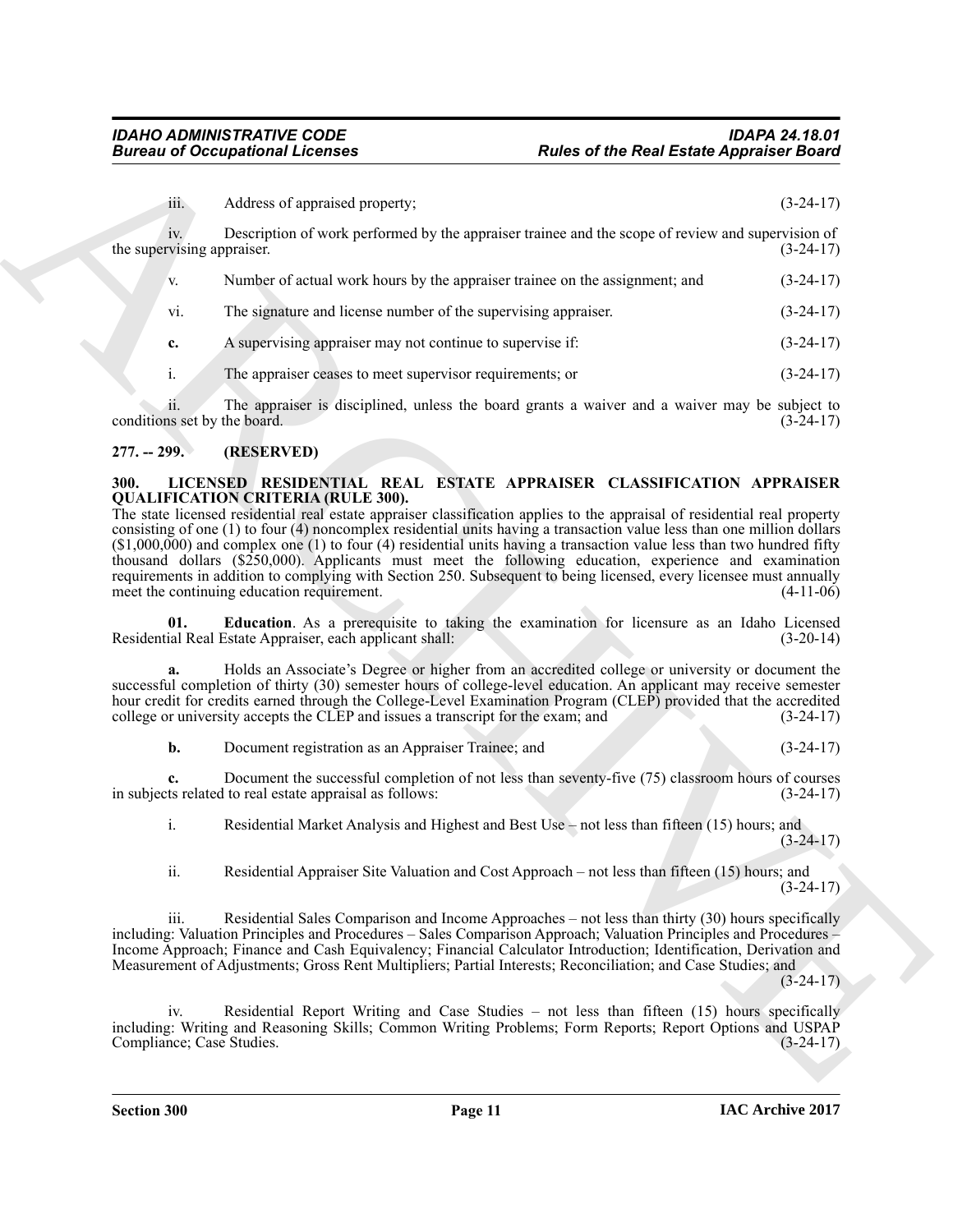## **Rules of the Real Estate Appraiser Board**

<span id="page-11-6"></span>**02. Experience**. Prerequisite to sit for the examination: (7-1-97)

**a.** Document two thousand (2,000) hours of supervised appraisal experience as a registered Appraiser Trainee in no less than twelve (12) months. Experience documentation in the form of reports or file memoranda should be available to support the claim for experience. (4-11-06)

**b.** Of the required two thousand (2,000) hours, the applicant must accumulate a minimum of one thousand five hundred (1,500) hours from field real estate appraisal experience. The balance of five hundred (500) hours may include non field experience, refer to Subsection 250.02.d. (4-11-06)

<span id="page-11-5"></span>**03. Examination**. Successful completion of the Licensed Residential Appraiser examination approved oard pursuant to the guidelines of the Appraisal Qualifications Board. (4-11-06) by the Board pursuant to the guidelines of the Appraisal Qualifications Board.

### <span id="page-11-0"></span>**301. -- 349. (RESERVED)**

### <span id="page-11-2"></span><span id="page-11-1"></span>**350. CERTIFIED RESIDENTIAL REAL ESTATE APPRAISER CLASSIFICATION APPRAISER QUALIFICATION CRITERIA (RULE 350).**

Bureau of Occupations I. Eventures are the Real Estate Appendix Chinese Estate Appendix Chinese Change and the state and the content of the Chinese Chinese Chinese Chinese Chinese Chinese Chinese Chinese Chinese Chinese C The State Certified Residential Real Estate Appraiser classification applies to the appraisal of residential properties of four (4) or less units without regard to transaction value or complexity. Applicants must meet the following education, experience and examination requirements in addition to complying with Section 250. Subsequent to being certified every licensee must annually meet the continuing education requirement.

**01. Education**. As a prerequisite to taking the examination for licensure as an Idaho Certified in Real Estate Appraiser, each applicant shall: (3-20-14) Residential Real Estate Appraiser, each applicant shall:

<span id="page-11-3"></span>**a.** Hold a Bachelor's Degree or higher from an accredited degree-granting college or university; and (3-24-17)

**b.** Document registration as an Appraiser Trainee and completion of the education required for licensure as a Licensed Residential Real Estate Appraiser, or hold a current license as a Licensed Residential Real Estate Appraiser; and

**c.** Document the successful completion of not less than fifty (50) classroom hours of courses in subjects related to real estate appraisal as follows: (3-20-14) (3-20-14)

i. Statistics, Modeling and Finance: not less than fifteen (15) hours, specifically including Statistics;<br>n Models (AVM's and Mass Appraisal): and Real Estate Finance: and (3-20-14) Valuation Models (AVM's and Mass Appraisal); and Real Estate Finance; and

Advanced Residential Applications and Case Studies: not less than fifteen (15) hours, specifically including Complex Property, Ownership and Market Conditions; Deriving and Supporting Adjustments; Residential Market Analysis; and Advanced Case Studies; and

iii. Appraisal Subject Matter Electives: not less than twenty (20) hours, and may include hours over the n shown in Subsection 350.01.c. of these rules. (3-20-14) minimum shown in Subsection  $350.01$ .c. of these rules.

<span id="page-11-4"></span>**02. Experience**. Experience is a prerequisite to sit for the licensure examination: (4-11-06)

**a.** Document two thousand five hundred (2,500) hours of appraisal experience in no less than twentyfour (24) months (see Subsection 250.02). Experience documentation in the form of reports or file memoranda should be available to support the claim for experience.

Two thousand (2,000) hours of the experience shall be from residential field appraisal experience.<br>
ve hundred (500) hours may include non field experience, refer to Subsection 250.02.d. (4-11-06) The balance of five hundred (500) hours may include non field experience, refer to Subsection  $250.02$ .d.

**c.** Examination. Successful completion of the Certified Residential Appraiser examination approved paralyor paralyor examination approved of the Appraisal Qualifications Board. (3-21-12) by the Board pursuant to the guidelines of the Appraisal Qualifications Board.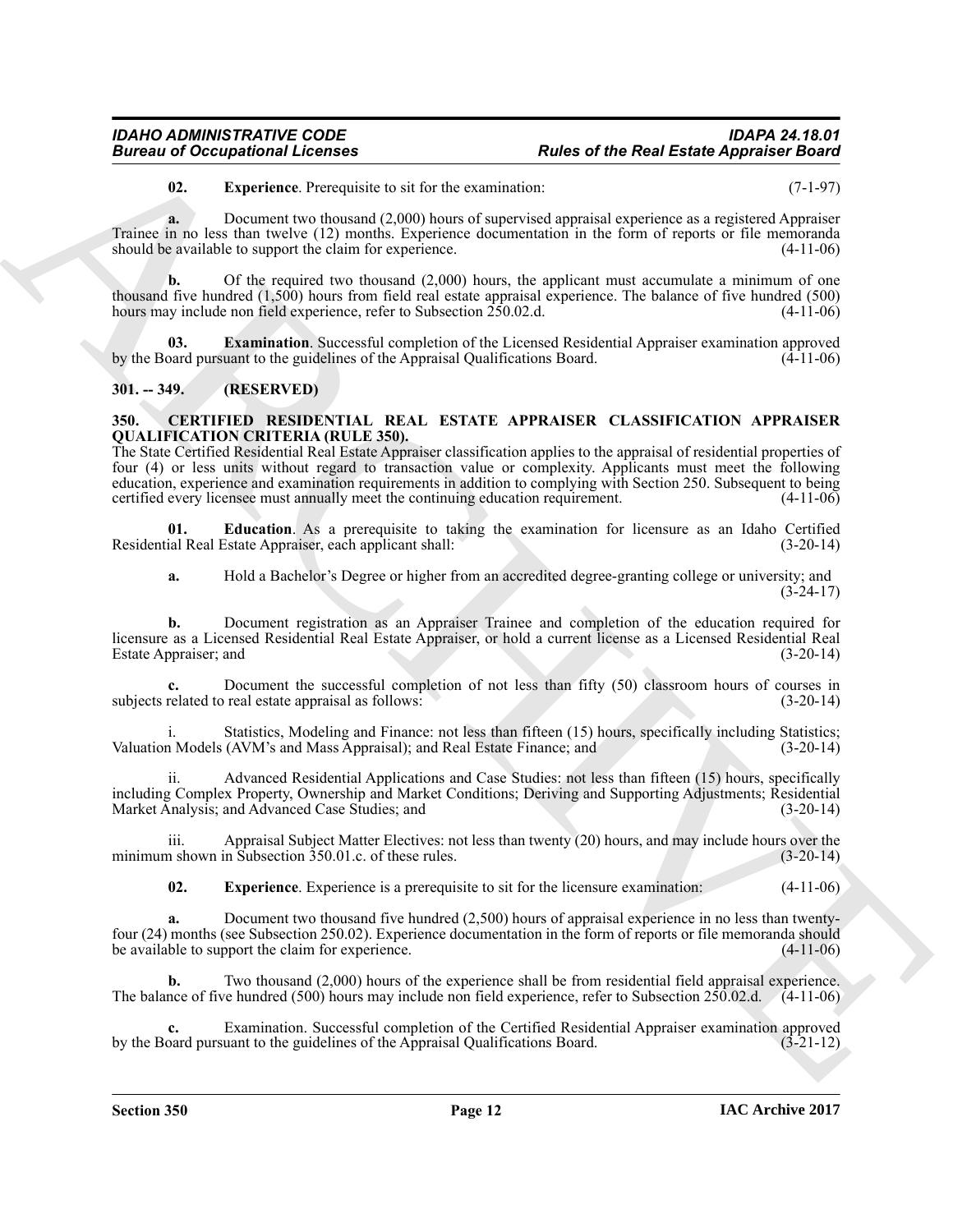### <span id="page-12-0"></span>**351. -- 399. (RESERVED)**

### <span id="page-12-2"></span><span id="page-12-1"></span>**400. CERTIFIED GENERAL REAL ESTATE APPRAISER CLASSIFICATION APPRAISER QUALIFICATION CRITERIA (RULE 400).**

The State Certified General Real Estate Appraiser classification applies to the appraisal of all types of real property. Applicants must meet the following examination, education, and experience requirements in addition to complying with Section 250. Subsequent to being certified, an individual must meet the continuing education requirement.

 $(4-2-08)$ 

**01. Education**. As a prerequisite to taking the examination for licensure as an Idaho Certified General ate Appraiser, each applicant shall: (3-20-14) Real Estate Appraiser, each applicant shall:

<span id="page-12-3"></span>**a.** Hold a Bachelor's Degree or higher from an accredited degree-granting college or university; and  $(3-24-17)$ 

**b.** Document registration as an Appraiser Trainee and document the successful completion of not less than two hundred twenty-five (225) classroom hours of courses in subjects related to real estate appraisal as follows:  $(3-20-14)$ 

i. Statistics, Modeling and Finance: not less than fifteen (15) hours, specifically including Statistics;<br>n Models (AVM's and Mass Appraisal), and Real Estate Finance: (3-20-14) Valuation Models (AVM's and Mass Appraisal), and Real Estate Finance;

ii. General Appraiser Market Analysis and Highest and Best Use: not less than thirty (30) hours;  $(3-20-14)$ 

iii. General Appraiser Sales Comparison Approach: not less than thirty (30) hours, specifically including Value Principles, Procedures, Identification and Measurement of Adjustments, Reconciliation, and Case Studies;  $(3-20-14)$ 

iv. General Appraiser Site Valuation and Cost Approach: not less than thirty (30) hours; (3-20-14)

**Europe of Occupational Licenson<br>
SUILD CONTROLLY (1978)**<br>
And the Real Estate Appendix Phone<br>
ARCHIVE CONTROLLY (1978)<br>
ARCHIVE CONTROLLY (1978)<br>
ARCHIVE CONTROLLY (1978)<br>
ARCHIVE CONTROLLY (1978)<br>
ARCHIVE CONTROLLY (197 v. General Appraiser Income Approach: not less than sixty (60) hours, specifically including Overview, Compound Interest, Lease Analysis, Income Analysis, Vacancy and Collection Law, Estimating Operating Expenses and Reserves, Reconstructed Income and Expense Statement, Stabilized Net Operating Income Estimate, Direct Capitalization, Discounted Cash Flow, Yield Capitalization, Partial Interest, and Case Studies;

vi. General Appraiser Report Writing and Case Studies: not less than thirty (30) hours, specifically including Writing and Reasoning Skills, Common Writing Problems, Report Options and USPAP Compliance, and Case Studies; and (3-20-14)

vii. Appraisal Subject Matter Electives: not less than thirty (30) hours, and may include hours over the minimum shown in Subsection 400.01.b. of these rules; or (3-20-14)

**c.** Document licensure as a Licensed Residential Real Estate Appraiser and the successful completion of not less than one hundred fifty (150) classroom hours of courses in subjects related to real estate appraisal as follows: (3-20-14) follows: (3-20-14)

Statistics, Modeling and Finance: not less than fifteen (15) hours, specifically including Statistics; Valuation Models (AVM's and Mass Appraisal); and Real Estate Finance; and (3-20-14)

ii. General Appraiser Market Analysis and Highest and Best Use: not less than fifteen (15) hours; and  $(3-20-14)$ 

iii. General Appraiser Sales Comparison Approach: not less than fifteen (15) hours, specifically including Value Principles, Procedures, Identification and Measurement of Adjustments, Reconciliation, and Case Studies; and  $(3-20-14)$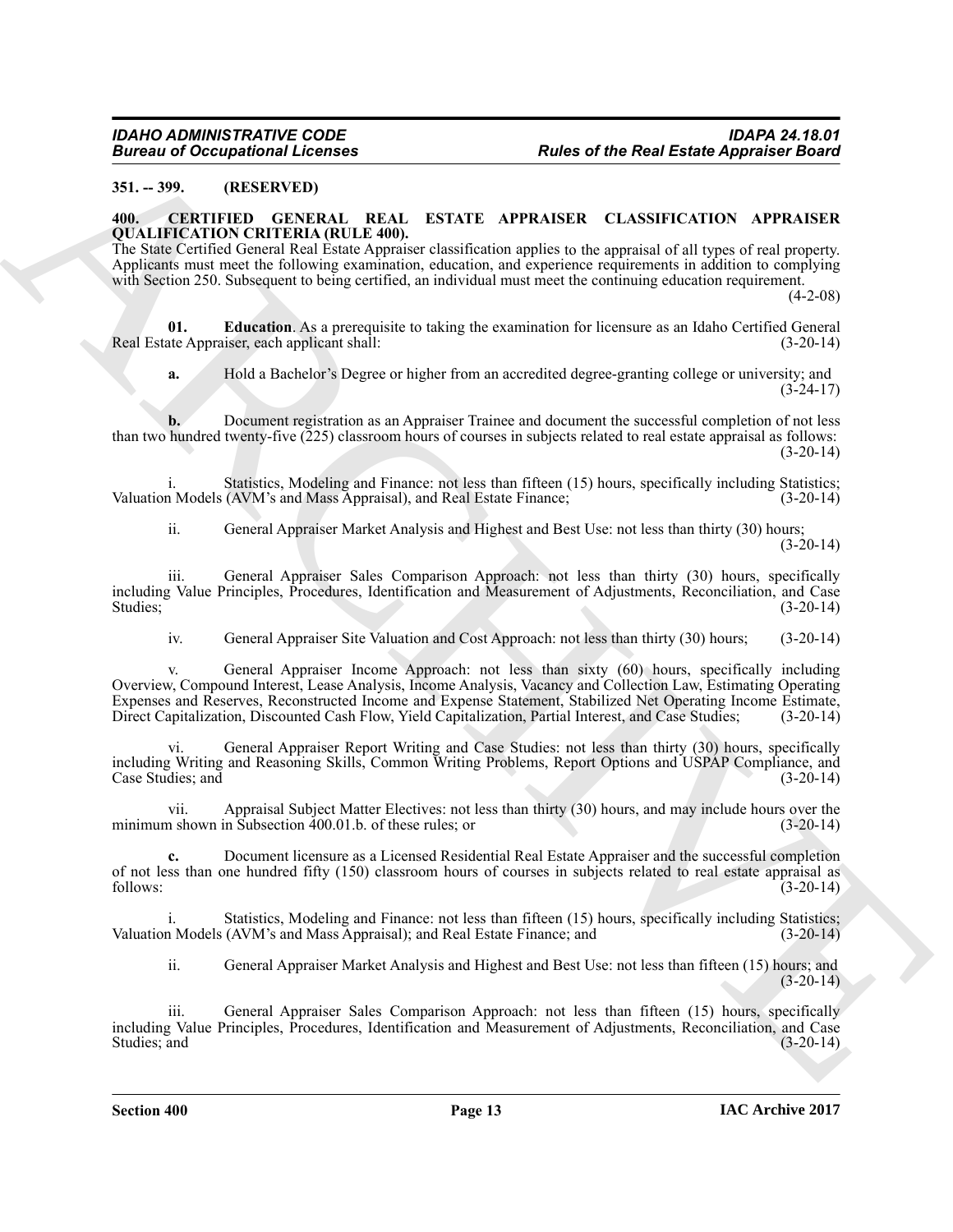iv. General Appraiser Site Valuation and Cost Approach: not less than fifteen (15) hours; and (3-20-14)

Bureau of Occupations I. Leonards New York Contains and the Rosi Entre Appearance Books.<br>
Archives: Contain Appearance Substitutions and Cost Appearance Archives: The Contract Cost of the Contain and Cost Appearance Conta v. General Appraiser Income Approach: not less than forty-five (45) hours, specifically including Overview, Compound Interest, Lease Analysis, Income Analysis, Vacancy and Collection Law, Estimating Operating Expenses and Reserves, Reconstructed Income and Expense Statement, Stabilized Net Operating Income Estimate, Direct Capitalization, Discounted Cash Flow, Yield Capitalization, Partial Interest, and Case Studies; and (3-20-14)

General Appraiser Report Writing and Case Studies: not less than fifteen (15) hours, specifically including Writing and Reasoning Skills, Common Writing Problems, Report Options and USPAP Compliance, and Case Studies; and

vii. Appraisal Subject Matter Electives: not less than thirty (30) hours. and may include hours over the a shown in Subsection 400.01.c.; or minimum shown in Subsection  $400.01.c.;$  or

**d.** Document licensure as a Certified Residential Real Estate Appraiser and the successful completion of not less than one hundred five (105) classroom hours of courses in subjects related to real estate appraisal as follows: (3-20-14) follows: (3-20-14)

i. General Appraiser Market Analysis and Highest and Best Use: not less than fifteen (15) hours; and (3-20-14)

ii. General Appraiser Sales Comparison Approach: not less than fifteen (15) hours, specifically including Value Principles, Procedures, Identification and Measurement of Adjustments, Reconciliation, and Case Studies; and (3-20-14) (3-20-14)

iii. General Appraiser Site Valuation and Cost Approach: not less than fifteen (15) hours; and

 $(3-20-14)$ 

iv. General Appraiser Income Approach: not less than forty-five (45) hours, specifically including Overview, Compound Interest, Lease Analysis, Income Analysis, Vacancy and Collection Law, Estimating Operating Expenses and Reserves, Reconstructed Income and Expense Statement, Stabilized Net Operating Income Estimate, Direct Capitalization, Discounted Cash Flow, Yield Capitalization, Partial Interest, and Case Studies; and (3-20-14)

General Appraiser Report Writing and Case Studies: not less than fifteen (15) hours, specifically including Writing and Reasoning Skills, Common Writing Problems, Report Options and USPAP Compliance, and Case Studies. (3-20-14)

<span id="page-13-1"></span>**02. Experience**. Experience is a prerequisite to sit for the licensure examination: (4-11-06)

**a.** Document three thousand (3,000) hours of appraisal experience in no less than thirty (30) months (See Subsection 250.02). Experience documentation in the form of reports or file memoranda should be available to support the claim for experience. (4-11-06)

**b.** One thousand five hundred (1,500) hours of the experience must be nonresidential appraisal experience. The balance of one thousand five hundred  $(1,500)$  hours may be solely residential experience or can include up to five hundred  $(500)$  hours of nonfield experience as outlined in Subsection 250.02.d.  $(4-11-0$ include up to five hundred (500) hours of nonfield experience as outlined in Subsection 250.02.d.

Examination. Successful completion of the Certified General Appraiser examination approved by the quidelines of the Appraisal Qualifications Board. (3-21-12) the Board pursuant to the guidelines of the Appraisal Qualifications Board.

### <span id="page-13-2"></span><span id="page-13-0"></span>**401. CONTINUING EDUCATION (RULE 401).**

All certified/licensed appraisers must comply with the following continuing education requirements: (7-1-97)

<span id="page-13-3"></span>**01. Purpose of Continuing Education**. The purpose of continuing education is to ensure that the appraiser participates in a program that maintains and increases his skill, knowledge and competency in real estate appraising. (7-1-97) appraising. (7-1-97)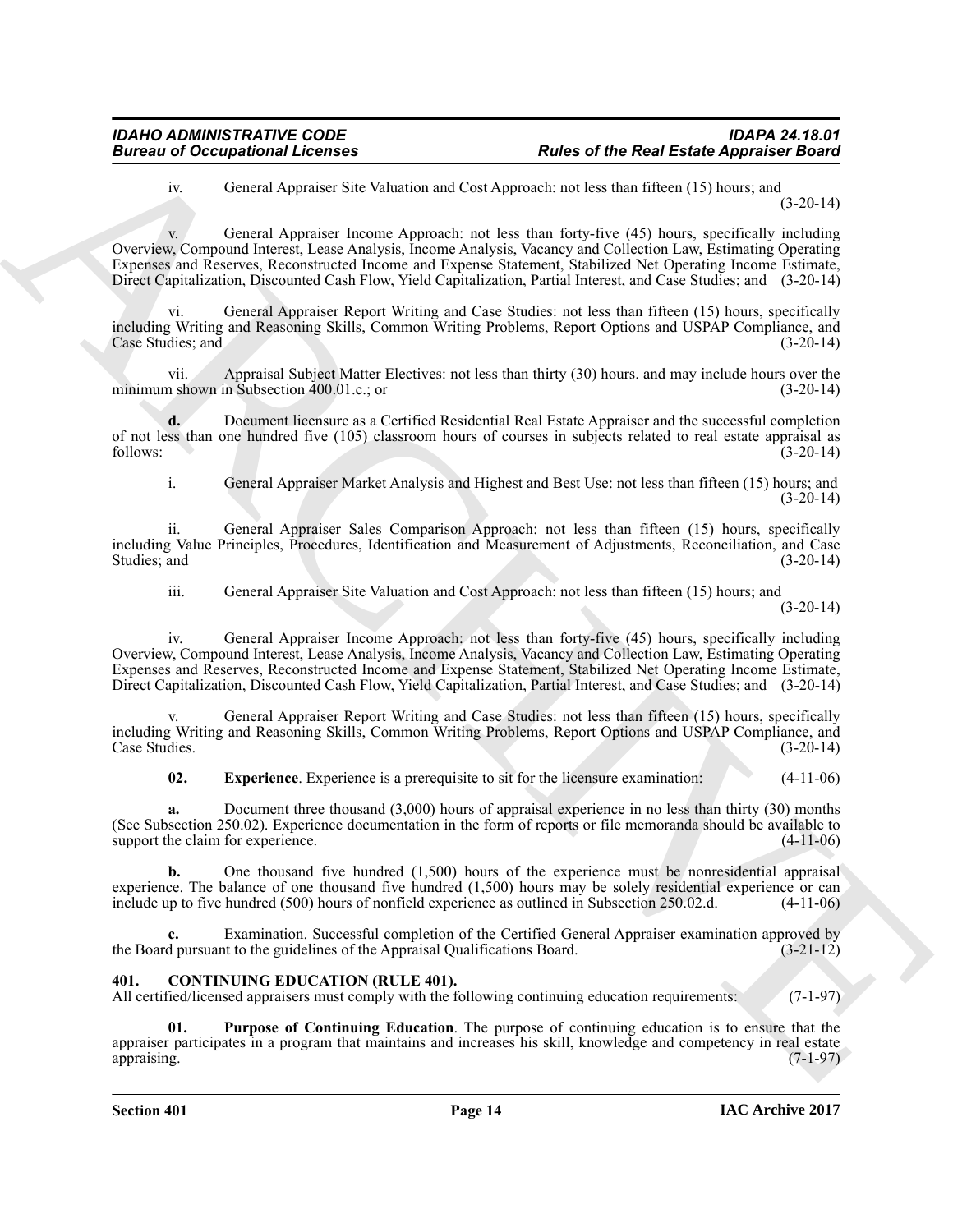<span id="page-14-4"></span>**02. Hours Required**. The equivalent of thirty (30) classroom hours of instruction in courses or seminars during the twenty-four (24) months prior to renewal is required. If the licensee completes two (2) or more courses having substantially the same content during any one (1) continuing education cycle, the licensee only will receive continuing education credit for one (1) of the courses. (3-21-12)

**a.** A classroom hour is defined as fifty (50) minutes out of each sixty (60) minute segment. The educational setting may include a classroom, conference/seminar, on-line or a virtual classroom. (4-4-13)

**b.** If the educational offering is taken on-line or in a virtual classroom, the course must include successful completion of prescribed course mechanisms required to demonstrate knowledge of the subject matter.

 $(3-20-14)$ 

**c.** Credit toward the classroom hour requirement may be granted only where the length of the educational offering is at least two (2) hours. (7-1-97)

**Example 20 Referred the Result of the Result of the Result and ARCHIVES CONFIGENTIES**<br>
Some of the Results of the Results of the Results of the Results of the Results of the Results of the Results of the Results of the **d.** Credit for the classroom hour requirement may be obtained by accredited courses which have been approved by the Appraisal Qualification Board and by courses approved by Real Estate Appraiser Boards of states with reciprocity with Idaho. All other courses must have approval of the Board, which shall require the continuing education provider to submit the educational course approval application and application fee as set forth in these rules along with the documentation including the instructors and their qualifications, course content, length of course, and its location. Courses shall be approved for a period of four (4) years. (4-4-13) its location. Courses shall be approved for a period of four  $(4)$  years.

**e.** Once every twenty-four (24) months, Idaho State Certified/Licensed Real Estate Appraisers and registered trainees will be required to attend an approved seven (7) hour USPAP update course or the equivalent. The course must cover the most recent USPAP edition. (3-21-12) course must cover the most recent USPAP edition.

<span id="page-14-2"></span>**03. Credit for Appraisal Educational Processes and Programs**. Continuing education credit may also be granted for participation, other than as a student, in appraisal educational processes and programs. Examples of activities for which credit may be granted are teaching, program development, authorship of textbooks, or similar activities which are determined to be equivalent to obtaining continuing education. Credit for educational processes and programs continuing education shall not exceed one-half  $(1/2)$  of the total continuing education credits required for a renewal period.  $(4-2-08)$ for a renewal period.

<span id="page-14-3"></span>**04. Credit for Attending the Licensure Board Meetings**. Continuing education credit may be granted for a maximum of two (2) hours each continuing education cycle for time spent attending one (1) Board meeting. Members of the board shall not be entitled to continuing education credit for board service. (3-21-12)

<span id="page-14-5"></span>**05. Requirement When a Certificate/License Is Canceled**. For each year (less than five (5)) in which a license is lapsed, canceled, or otherwise non-renewed, fifteen (15) hours of continuing education must be documented, including a seven (7) hour USPAP update course, prior to reinstatement. The course must cover the most recent USPAP edition. (3-21-12)

<span id="page-14-6"></span>**06. Special Exemption**. The Board shall have authority to make exceptions for reasons of individual hardship, including health, when certified by a medical doctor, or other good cause. The appraiser must provide any information requested by the Board to assist in substantiating hardship cases. This exemption is granted at the sole discretion of the Board.

### <span id="page-14-0"></span>**402. -- 449. (RESERVED)**

<span id="page-14-8"></span><span id="page-14-7"></span><span id="page-14-1"></span>

| 450.<br><b>RECIPROCITY (RULE 450).</b><br>Applicant must comply with Section 54-4115, Idaho Code. |     |                                                                     | $(7-1-93)$ |
|---------------------------------------------------------------------------------------------------|-----|---------------------------------------------------------------------|------------|
|                                                                                                   | 01. | File Application. File applications on forms provided by the Board. | $(7-1-93)$ |

<span id="page-14-9"></span>**02.** Submit Statement Verifying Certification/Licensure. Submit current notarized statement certification/licensure in good standing in another state. (7-1-93) verifying certification/licensure in good standing in another state.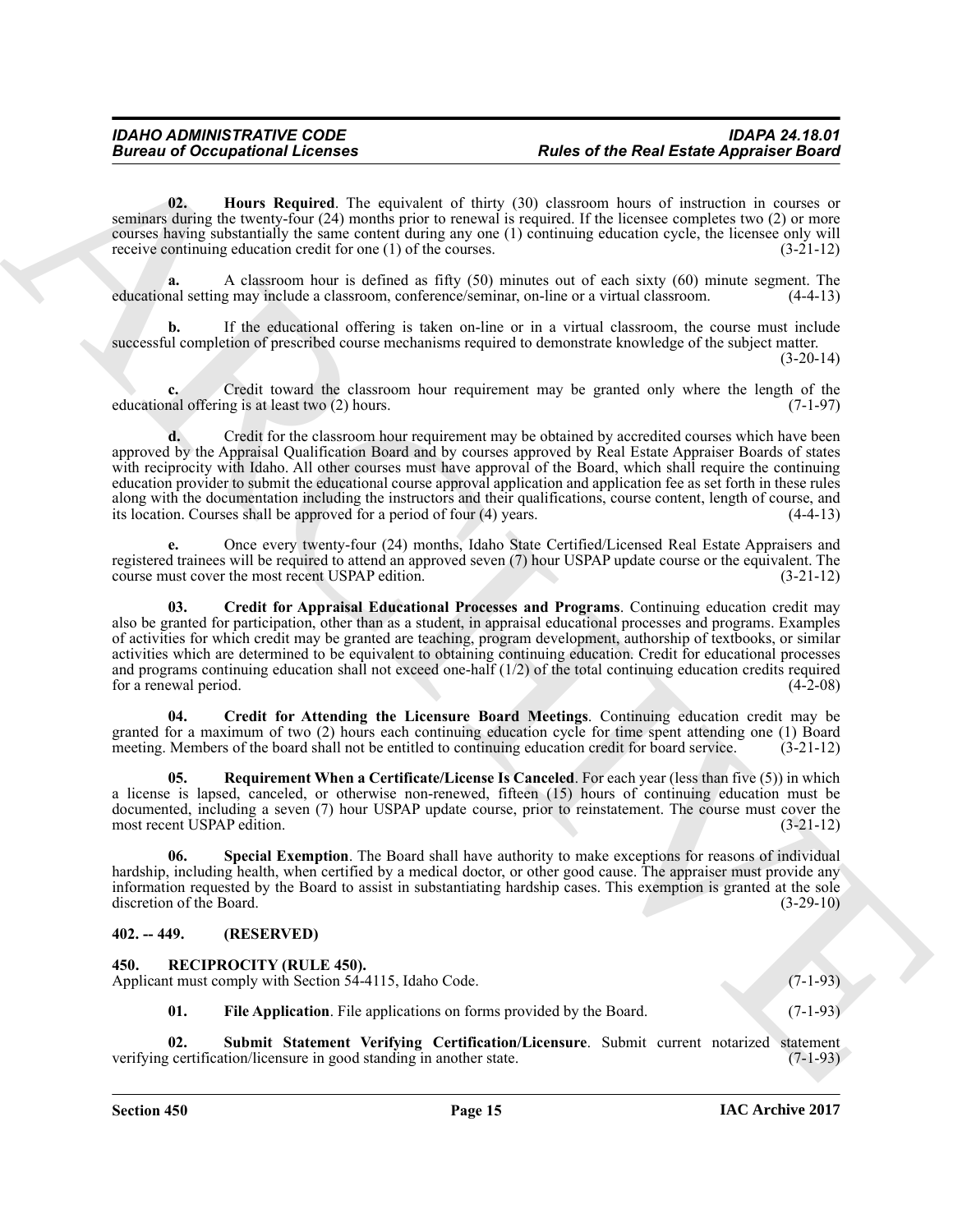<span id="page-15-0"></span>**451. -- 499. (RESERVED)**

### <span id="page-15-16"></span><span id="page-15-1"></span>**500. TEMPORARY PRACTICE (RULE 500).**

<span id="page-15-19"></span>**01. Requirements for Issuance**. A permit to temporarily practice may be issued to individuals coming to Idaho who are certified/licensed in another state and are either transferring to Idaho or have a temporary assignment in Idaho.  $(7-1-93)$ 

<span id="page-15-18"></span><span id="page-15-17"></span>**02. Proof of Current Certification or Licensure**. The applicant must be listed on the National Registry, maintained by the Appraisal Subcommittee, as current and in good standing and comply with Section 54-<br>4115(3), Idaho Code, regarding irrevocable consent. (3-21-12)  $4115(3)$ , Idaho Code, regarding irrevocable consent.

**Entreprene of Occupations I.** Fourtee **Representations**<br>
44.1. TEXPLORATIV PRACTICE (IRL LE SOO).<br>
50. TEXPLORATIV PRACTICE (IRL LE SOO).<br>
50. TEXPLORATIV PRACTICE (IRL LE SOO).<br>
30. TEXPLORATIV PRACTICE (IRL LE SOO).<br>
3 **03. Assignments and Length of Time Permit Will Be Issued**. Permit to temporarily practice will be issued on a per appraisal assignment basis for a period not to exceed six (6) months. A temporary permit may be extended one (1) time only. (3-18-99) extended one  $(1)$  time only.

### <span id="page-15-2"></span>**501. -- 524. (RESERVED)**

### <span id="page-15-12"></span><span id="page-15-3"></span>**525. DISCIPLINE (RULE 525).**

<span id="page-15-13"></span>**01. Civil Fine**. The Board may impose a civil fine not to exceed one thousand dollars (\$1,000) upon a licensed or certified real estate appraiser for each violation of Section 54-4107(1), Idaho Code.

<span id="page-15-14"></span>**02. Costs and Fees**. The Board may order a licensed or certified real estate appraiser to pay the costs and fees incurred by the Board in the investigation or prosecution of the licensee for violation of Section  $54-4107(1)$ , Idaho Code. (3-18-99) Idaho Code. (3-18-99)

### <span id="page-15-4"></span>**526. -- 539. (RESERVED)**

### <span id="page-15-11"></span><span id="page-15-5"></span>**540. APPRAISALS IN LITIGATION (RULE 540).**

Licensed or certified appraisers providing opinions of value in litigation shall comply with USPAP Standard 1 including maintaining a work file in support of the opinion of value in litigation. (3-20-14) including maintaining a work file in support of the opinion of value in litigation.

### <span id="page-15-6"></span>**541. -- 549. (RESERVED)**

### <span id="page-15-15"></span><span id="page-15-7"></span>**550. LEGAL ADVICE (RULE 550).**

All legal advice shall be furnished by the Bureau under contract with the Board. (3-13-02)

### <span id="page-15-8"></span>**551. -- 699. (RESERVED)**

### <span id="page-15-20"></span><span id="page-15-9"></span>**700. UNIFORM STANDARDS OF PROFESSIONAL APPRAISAL PRACTICE/CODE OF ETHICS (RULE 700).**

The Uniform Standards of Professional Practice, excluding standards 7, 8, 9, and 10, as published by the Appraisal Foundation and referenced in Section 004, are hereby adopted as the rules of conduct and code of ethics for all Real Estate Appraisers licensed under Title 54, Chapter 41, Idaho Code, and these rules.

<span id="page-15-10"></span>**701. -- 999. (RESERVED)**